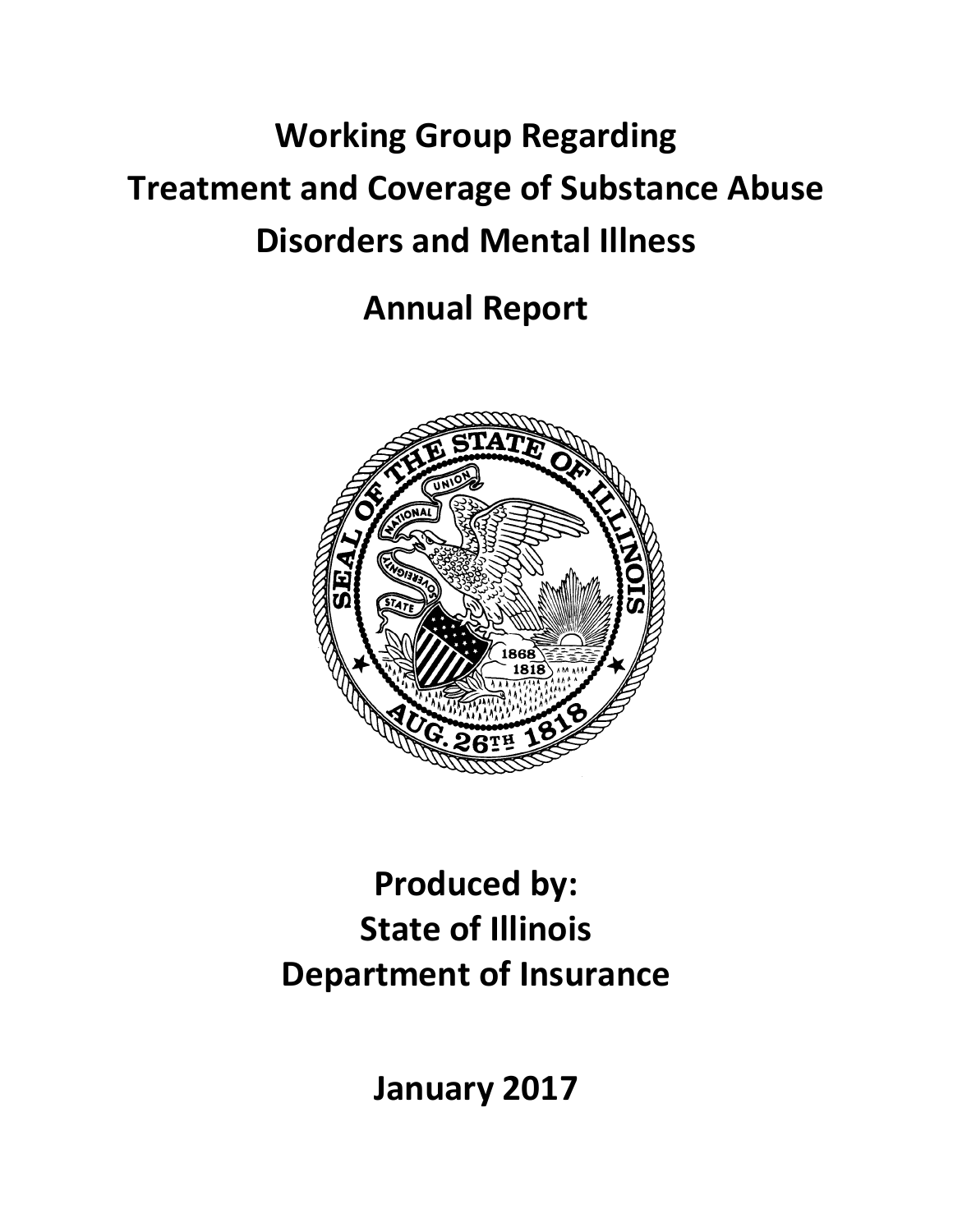

**BRUCE RAUNER Governor** 

**ANNE MELISSA DOWLING Acting Director**

To: Members of the General Assembly Governor Bruce Rauner

From: Anne Melissa Dowling, Acting Director of the Department of Insurance

Re: Annual Report of the Working Group Regarding Treatment and Coverage of Substance Abuse Disorders and Mental Illness

The Department of Insurance (DOI) is pleased to submit its Annual Report of the Working Group Regarding Treatment and Coverage of Substance Abuse Disorders and Mental Illness as required by The Heroin Crisis Act (Public Act 99-0480) and specifically pursuant to 215 ILCS 5/370c.1(h)(2).

215 ILCS 5/370c.1(h)(2) requires the DOI, in coordination with the Department of Human Services and the Department of Healthcare and Family Services, to convene a working group of health care insurance carriers, mental health advocacy groups, substance abuse patient advocacy groups, and mental health physician groups for the purpose of discussing issues related to the treatment and coverage of substance abuse disorders and mental illness. 215 ILCS 5/370c.1(h)(2) required the Working Group to meet once before January 1, 2016, and semiannually thereafter.

The attached Annual Report to the General Assembly includes a list of the health care insurance carriers, mental health advocacy groups, substance abuse patient advocacy groups, and mental health physician groups that participated in the Working Group meetings, details on the issues and topics covered, and legislative recommendations as required by statute.

Throughout 2016, the DOI engaged with prominent organizations in debating and defining some of the most pressing issues surrounding the treatment and coverage of behavioral health and substance use disorders while establishing an open and transparent regulatory environment. We have included a summary of DOI's deep involvement and accomplishments in the behavioral health area including: publishing a Consumer Toolkit, FAQs and Fact Sheets; providing statewide, in-person parity training; launching a parity hotline, and bolstering these impactful efforts with \$1.3 million in federal grant funds for enforcement and consumer protections.

DOI is proud of its work in this area, anticipates continued success in the upcoming years and values any comments or suggestions you may have.

Respectfully submitted,

Attach

Anne Melissa Dowling

122 South Michigan 19<sup>th</sup> Floor Chicago, Illinois 60603 (312) 814‐2420 http://insurance.illinois.gov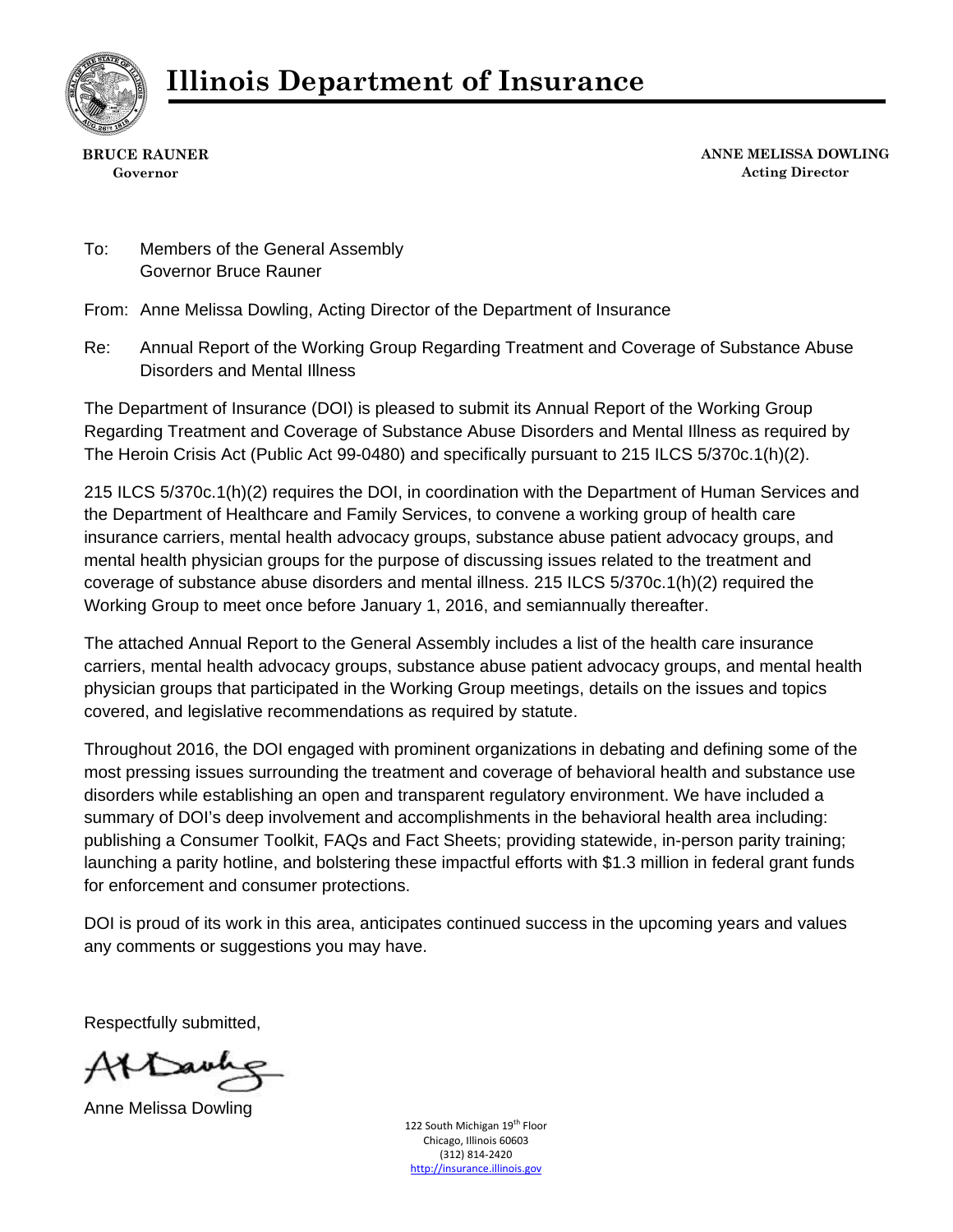# **Table of Contents**

|                                                                                                                        | Page |
|------------------------------------------------------------------------------------------------------------------------|------|
| Working Group Regarding Treatment and Coverage of Substance Abuse Disorders and<br><b>Mental Illness Annual Report</b> | 1    |
| 2016 Behavioral Health Accomplishments                                                                                 | 9    |
| DOI Outreach to Illinois Mental Health and Substance Use Disorder Providers and<br><b>Advocates</b>                    | 12   |
| Appendix A: Statutory Language Creating the Working Group                                                              | 13   |
| <b>Appendix B: Working Group Members</b>                                                                               | 14   |
| <b>Appendix C: Working Group Meeting Participants</b>                                                                  | 15   |
| Appendix D: Summary of Selected Relevant Illinois and Federal Laws                                                     | 19   |
| <b>Appendix E: Mental Health Parity and Medicaid</b>                                                                   | 25   |
| Appendix F: MH/SUD Benefits and the Affordable Care Act                                                                | 26   |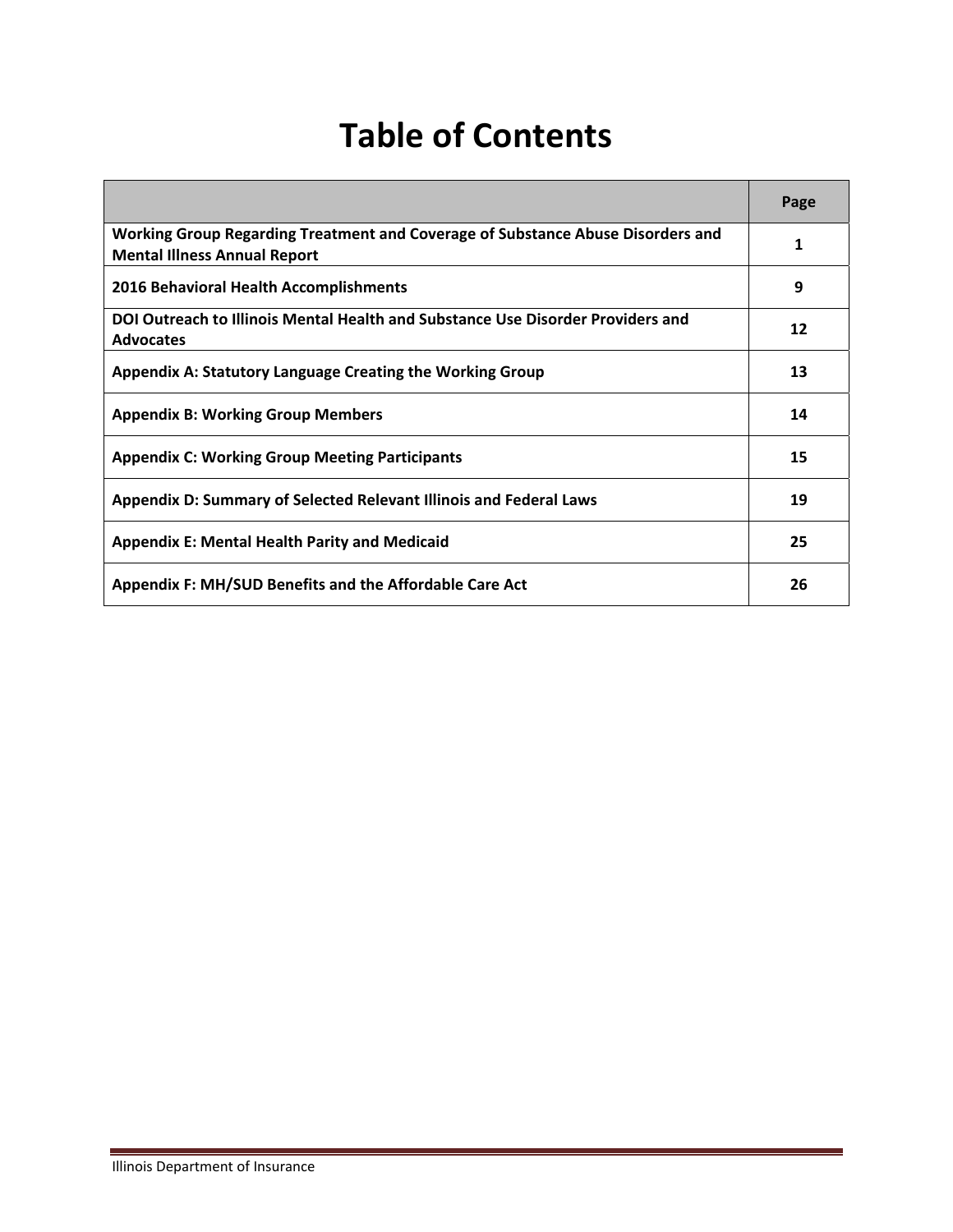## **Working Group Regarding Treatment and Coverage of Substance Abuse Disorders and Mental Illness Annual Report**

In 2015, Public Act 99‐0480 (The Heroin Crisis Act) created a Working Group with the stated purpose of discussing issues related to the treatment and coverage of substance abuse disorders and mental illness. The specific statutory language that established the Working Group can be found in Appendix A.

The Illinois Department of Insurance (DOI) manages the oversight of and provides staff support for the Working Group in coordination with the Department of Human Services (DHS), the Department of Healthcare and Family Services (HFS) and the Department of Public Health (DPH). The Working Group meets in accordance with the Illinois Open Meetings Act. Meeting Agendas and Approved Minutes are available on the DOI website.

DOI's ultimate goal for the Working Group is to learn what type of education is still needed and accurately determine where to devote resources. Working Group meeting participants are encouraged to use the DOI for assistance, to convene meetings and have conversations.

### **Working Group Participants**

- Health care insurance carriers
- Mental health advocacy groups
- Substance abuse patient advocacy groups
- Mental health and substance use disorder treatment providers
- Representatives from relevant state regulatory and human service agencies

The list of Working Group members can be found in Appendix B and attendees of each meeting can be found in Appendix C.

### **Working Group meetings covered in this first Annual Report**

- December 16, 2015 from 3:30 p.m. to 5:00 p.m. CT (Initial Meeting)
- July 28, 2016 from 3:30 p.m. to 5:00 p.m. CT (First Semiannual Meeting)
- November 30, 2016 from 3:30 p.m. to 5:00 p.m. CT (Second Semiannual Meeting)

### **Meeting Location**

All Working Group meetings are held in the Illinois Department of Public Health Conference Room at 69 W. Washington St., 35th Floor, Chicago, Illinois 60601 with a second video conference location at the Illinois Department of Public Health Conference Room at 535 W. Jefferson St., Springfield, Illinois 62767. In order to maintain full and accurate attendance records as required by the statute, no‐telephone dial in is permitted.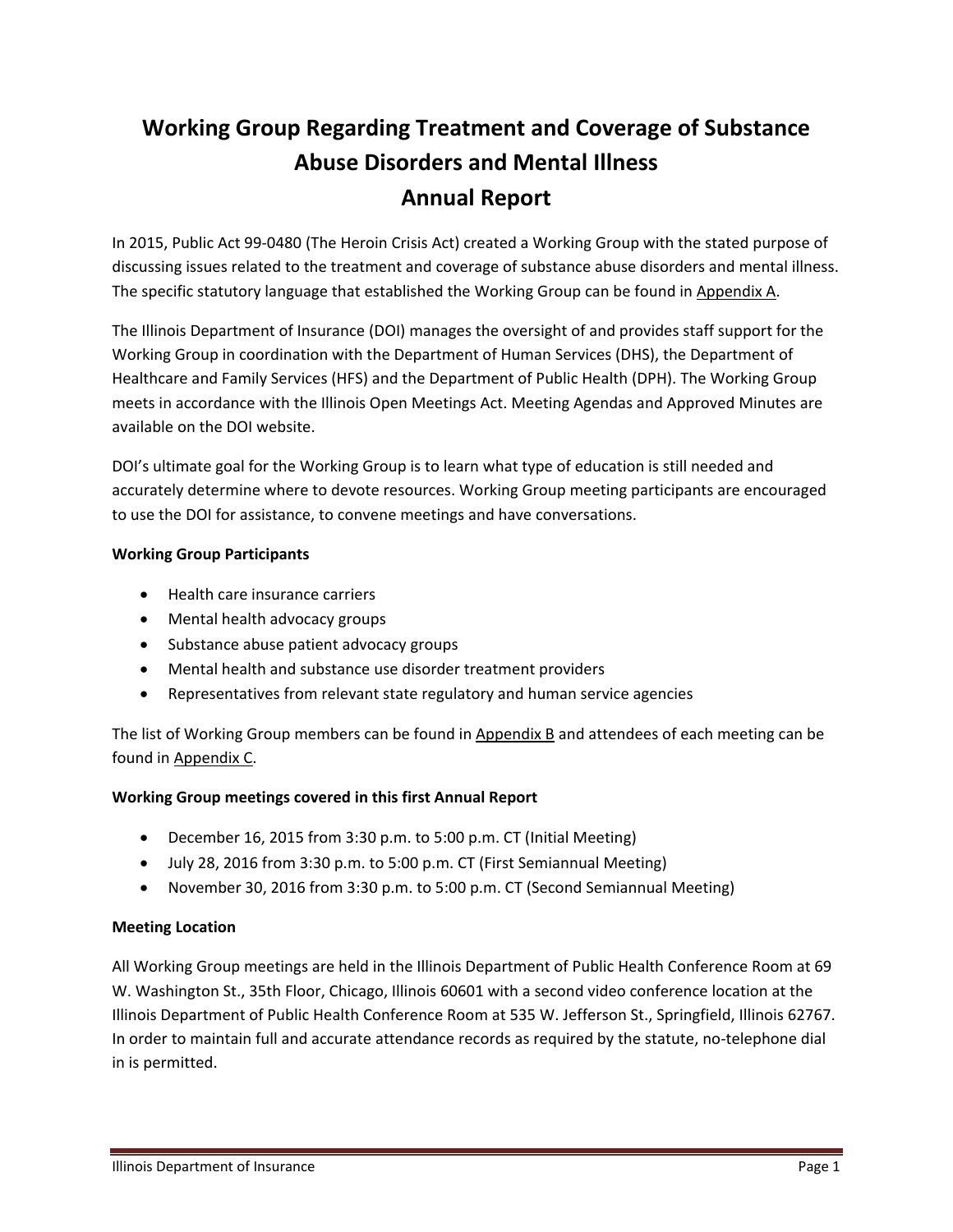### **Initial Meeting – December 2015**

The initial meeting focused on commercial health insurance and several carriers sent their senior behavioral health experts to participate in the discussion. The following issues and topics were covered:

*Clarification regarding the prohibition of "fail first" as a path to obtain care.* "Fail first" may have different meanings to different people, but generally it means that someone has to fail a lower level treatment before obtaining another, higher level of treatment.

*Usage of the American Society of Addiction Medicine (ASAM) criteria.* Sometimes providers use ASAM guidelines while payers use other guidelines. The combination of systems and approaches to obtain information regarding medical necessity leads to confusion. Increased transparency may help decrease misunderstanding. It will be beneficial to continue to work to find a consistent set of criteria so needed services can be provided.

*Discussion of the July 2014 clarification of non‐quantitative standards in the Mental Health Parity Act.* There does seem to be a greater amount of clarity with more conversations taking place and great strides toward greater transparency. However, even with the improvements, in some areas, confusion still exists. There is more progress to be made in this area. It is important to distinguish between provider network confusion and parity confusion.

*Standardized credentialing, network adequacy and telemedicine as an appropriate option for some diagnoses.* The group discussed how deep into the service providers will carriers permit mental health treatment. There were many different viewpoints expressed in this area which led to a discussion about network adequacy, the potential to develop a standardized credentialing process for carriers and telemedicine as an appropriate option for some diagnoses, but not for others.

*Process for Authorization of Residential Treatment, particularly for adolescents.* Discussion of what is the best path for families to pursue in order to obtain commercial insurance coverage for loved ones. The discussion emphasized the fact that this is a very complex issue, to which an entire meeting could be devoted. Part of the confusion is due to the fact that the term "residential care" can refer to both residential addiction therapy services as well as behavioral therapy services. This reinforces the need to have consistent ASAM criteria applied by statute.

### **First Semiannual Meeting – July 2016**

The first semiannual meeting focused on the Illinois Department of Human Services, Division of Alcoholism and Substance Abuse (DASA) requirements in PA 99‐0480. The following issues and topics were covered.

*State Fiscal Year 2015 Admissions to DHS/DASA funded treatment services.* DASA observed a decrease in DASA‐funded treatment from FY 2014 to FY 2015 noting that the decrease may be due partially to people shifting to Medicaid coverage from DASA‐funded treatment. DASA's focus is on outpatient methadone treatment and medication-assisted treatment (MAT) for opioid dependence.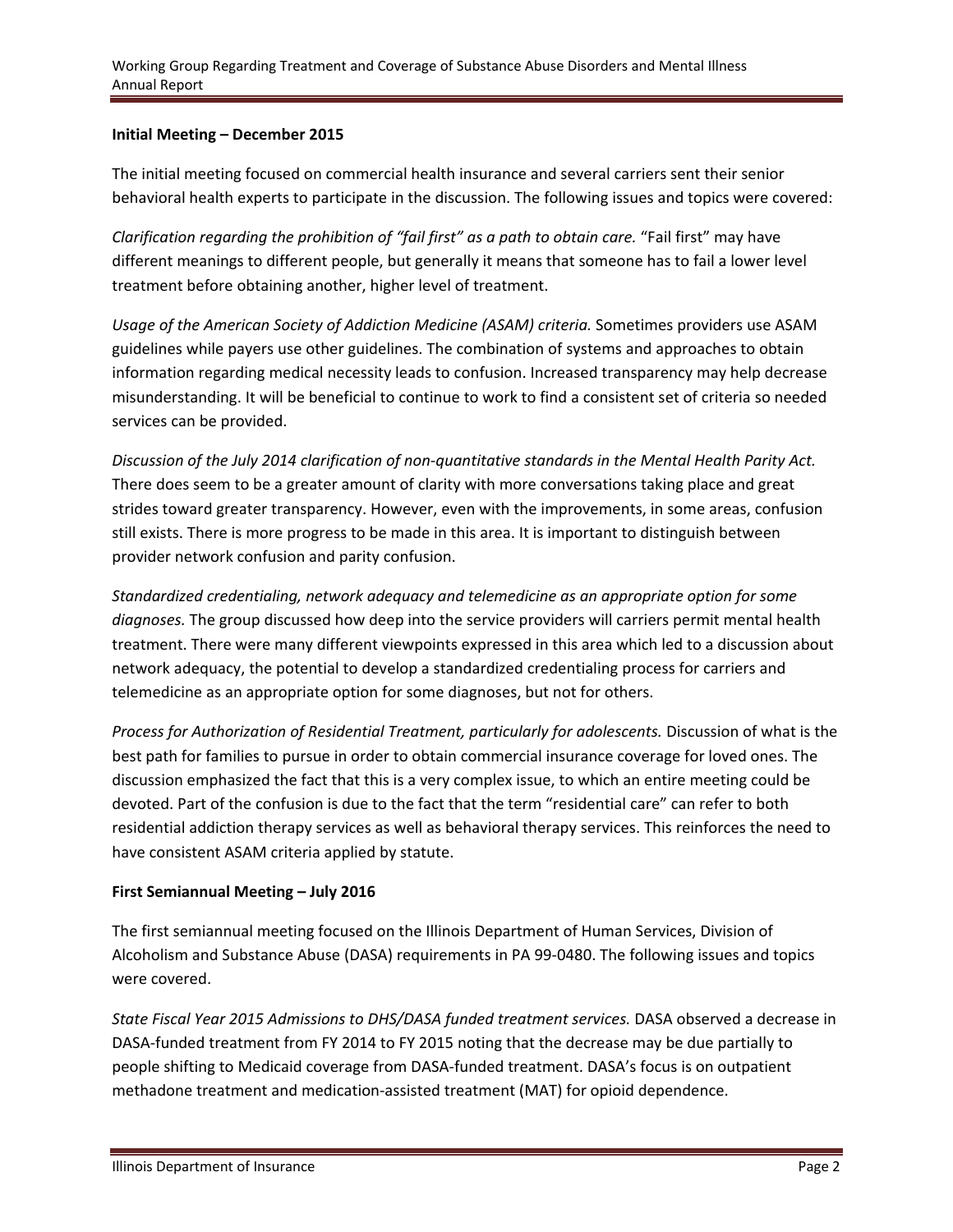*DASA HFS Partnership.* DASA has been working alongside HFS to help provide Medicaid coverage of methadone by January 1, 2017. They are also currently working together to "clean up" the billing process for Medicaid Managed Care Organizations (MCOs) and fee‐for‐service sites and services. This is an important partnership as Medicaid helps increase access to care for those in need of opioid addiction treatment and services. There was discussion surrounding billing discrepancies and difficulties because MCOs each have their own billing guidelines. Smaller social service agencies and providers do not have experience completing the complex forms required for reimbursement. DHS has worked to help make billing more consistent and streamline the process for providers. DASA has found working alongside and in communication with HFS to be helpful. DASA providers have been asked to send any questions or issues they have related to MCOs directly to DASA's Medicaid Liaison.

*Substance Abuse Prevention and Treatment (SAPT) Block Grant. Opportunities for Innovation in Recovery Support.* This is an annual grant that DHS/DASA obtains to help fund priority treatment and support services for individuals without insurance or for whom coverage is terminated for short periods of time. It specifically funds priority treatment and support services that demonstrate success in improving outcomes and/or supporting recovery services that are not covered by Medicaid, Medicare or private insurance.

*Medicaid Institutions for Mental Diseases (IMD) exclusion and access to care.* Illinois looking at issues related to access to time‐limited residential care that currently restricts Medicaid reimbursement for programs with 16 or more beds. Illinois has 24 IMDs in the state that currently provide mental health or substance use disorder (MH/SUD) crisis stabilization and detoxification services, but the IMD exclusion serves as a barrier to allow these programs to provide the full continuum of care.

*DHS Heroin and Drug Overdose Prevention Program (DOPP).* PA 99‐0480 helped facilitate coordination between multiple state agencies to increase drug abuse prevention and manage fatal opioid overdoses. DHS/DASA has been responsible for tracking the administration of Naloxone (medication used to treat a narcotic overdose in an emergency situation). They have created two databases to accurately monitor the program and have focused future efforts on increasing visibility of the Naloxone program.

### **Second Semiannual Meeting – November 2016**

The second semiannual meeting focused on the treatment and coverage of MH/SUD for Medicaid enrollees. The following issues and topics were covered.

*States must ensure that their Medicaid benefit packages comply with Mental Health Parity and Addiction Equity Act (MHPAEA) final rule requirements by October 1, 2017.* Unlike other states that carve out behavioral health, Illinois Medicaid managed care plans require the inclusion of behavioral health coverage. HFS plans to strategically evaluate the delivery, quality and availability of behavioral health services to its Medicaid population, using the MHPAEA framework to further physical and behavioral health integration.

*Medication assisted treatment (MAT).* As a result of Public Act 99‐0480, HFS is required to provide coverage for all U S Food and Drug Administration (FDA)‐approved forms of MAT prescribed for alcohol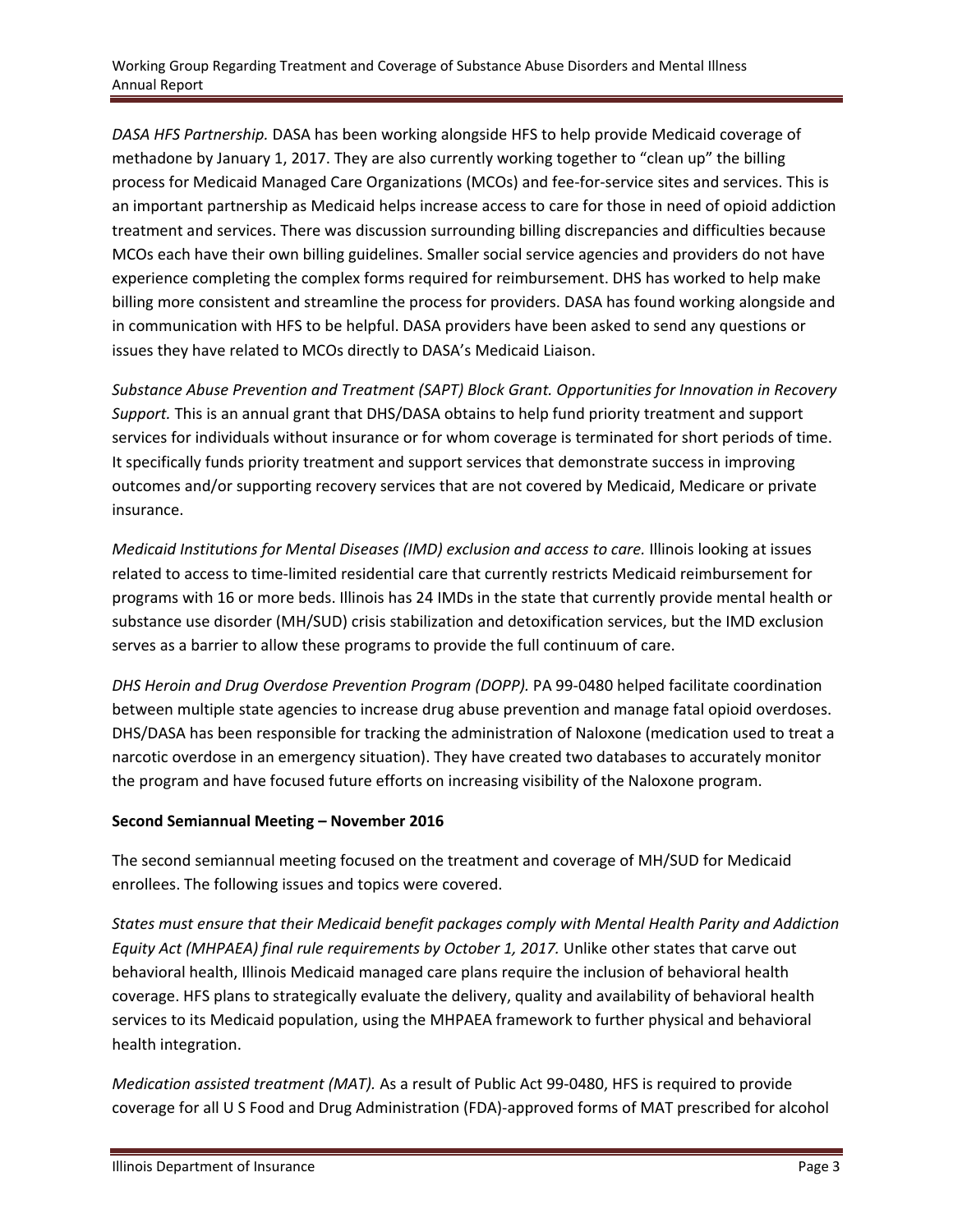#### Working Group Regarding Treatment and Coverage of Substance Abuse Disorders and Mental Illness Annual Report

or opioid dependence to Medicaid eligible participants. This requirement applies to both fee‐for‐service and MCO participants. HFS removed all utilization controls, prior authorization requirements and lifetime restriction limits and instructed MCOs to do the same. There was continued concern regarding the availability and implementation of the required pharmacist training to dispense as well as no prior authorization requirement leading to diversion. A discussion around support for clinical counseling along with MAT highlighted the need for the providers to engage regularly with patients when providing the services for improved outcomes. Note effective January 1, 2017, Medicaid will cover Methadone.

*ASAM Criteria as Guidance*. Each MCO has different criteria, and ASAM Criteria could provide assistance for patient placement. The State would be able to provide some additional guidance. ASAM may have restrictions on the use of telehealth for behavioral health. Because some third‐party vendors manage behavioral health, they may be located out of state, not have access to all information, and use different coding for procedures and care. HFS should consider reviewing ASAM criteria, request data from other states, and solicit comments at its Medicaid Advisory Committee (MAC).

*MCO Oversight.* A concern of the Working Group was that the law is a circular loop and that consumers could be shifted around. Does HFS regulate MCOs in connection with parity compliance, no prior authorizations and use ASAM criteria? MCO plan members have grievance and appeal rights within each plan and these are well‐documented in the MCO handbooks and on their websites. HFS has tracked these grievances and will implement a new MCO online dashboard. This dashboard will collect and maintain data on grievances or appeals and any overturned decisions. This will allow HFS to identify consumers and provide additional education. MCO data received by the HFS dashboard will be vital for reviewing imposed mandates and reaffirm the no limits on fee‐for‐service enrollees.

*Consumer Assistance and Education.* Health literacy is a problem overall and education is important. A guide on navigating treatment, educational videos and a chart outlining MATs for providers would be helpful as well as a DASA training program so providers can better assist consumers. The Working Group asked whether there was a way for forms and appeals to be consistent across Medicaid and commercial insurance. An option would be to create a "one stop shop" outside of the state agencies involved. For example, in California HealthNet has plans in the commercial market and Medicaid and uses one portal for all plans.

### **2017 Working Group Meetings**

The Working Group requested a longer meeting of two hours and start time of 3:00 p.m. CT for the 2017 semiannual meetings.

The week of July 24, 2017, and the week of November 27, 2017, were decided upon as dates for the 2017 semiannual meetings. The official Meeting Notice will be posted on the DOI website in Q1 of 2017.

### **Potential Topics for 2017 Working Group Meetings**

Discuss compliance with parity obligations under state and federal law.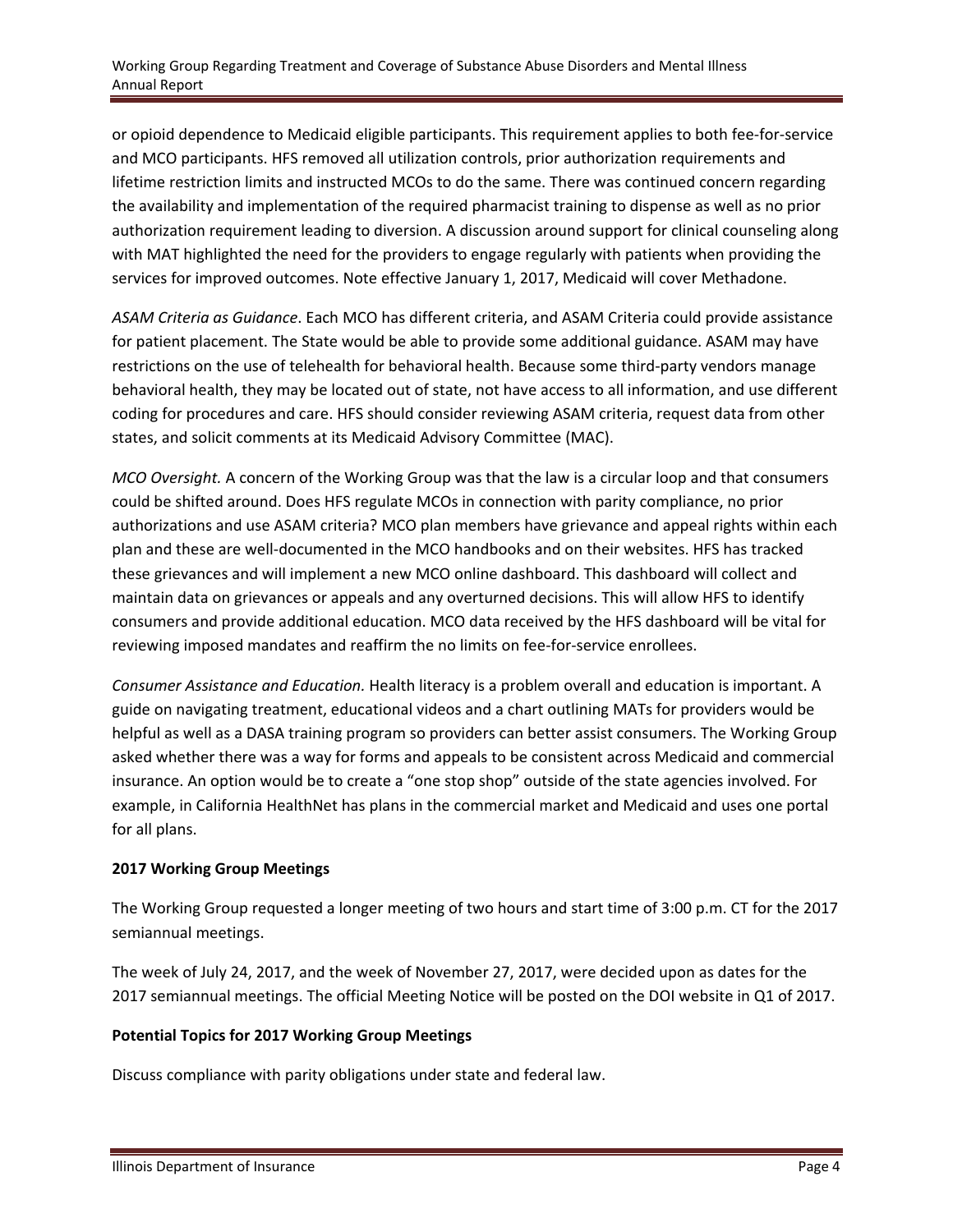How to get beyond anecdotes and discuss how to collect, measure, track and share parity compliance data and determine where should that responsibility (gathering, scrubbing, analyzing) be housed.

How to ensure the data sets are representative: i.e. include input beyond DOI‐ and HFS‐regulated entities and include ERISA plans, Union plans and state, county and municipal employees in order to give a more fulsome picture of the Illinois market.

### **Legislative Recommendations and Considerations**

- There continues to be some uncertainty surrounding the design and administration of nonquantitative treatment limitations (NQTLs). NQTLs are processes and standards that cannot be quantified, but are part of the management and decision‐making apparatus for administering benefits. Examples would include: the need for pre‐authorization before covering a benefit, the frequency of reviews, the requirement that a patient "fail first" at a lower level of care before authorizing a higher level of care, or the application of medical necessity criteria.
- Consider adding the definition of NQTL based upon MHPAEA as discussed in the technical amendment to PA 99‐480 below.
- Consider adding penalties for use of "fail first" rationales for denying coverage and additional clarity in connection with residential treatment for SUD.
- Oversight and enforcement of parity implementation for Medicaid MCOs and fee‐for‐service plans is not clearly set forth in existing law. A technical amendment to PA 99‐480 is discussed below.
- Consider whether DOI is the appropriate state agency to coordinate a Working Group Regarding Treatment and Coverage of Substance Abuse Disorders and Mental Illness. DOI does not opine on, advise on, or administer behavioral health services. Approximately 21 percent of Illinois residents have health insurance plans regulated by the DOI. DOI does not have regulatory jurisdiction over the 25 percent of Illinois residents who are Medicaid enrollees and does not regulate self‐insured health plans which cover nearly 40 percent of Illinois residents through their employer or union.
- Consider whether DOI is the appropriate state agency to manage a hotline to assist *all* consumers in navigating the parity process. More than 1/3 of the calls coming into OCHI overall (not only MH/SUD parity) do not fall under the regulatory jurisdiction of DOI and are referred to the appropriate place for assistance. For example, in 2015, OCHI referred 622 callers to the U.S. Department of Labor, 696 callers to HFS and more than 900 calls related to Medicare and were referred to the Federal Centers for Medicare & Medicaid Services (CMS) or to the Senior Health Insurance Program (SHIP) at the Illinois Department on Aging.
- Does Illinois law need to adjust its lexicon surrounding diseases of the brain? Where it appears in Illinois statutes and rules, "substance abuse" or "substance abuse disorders" should be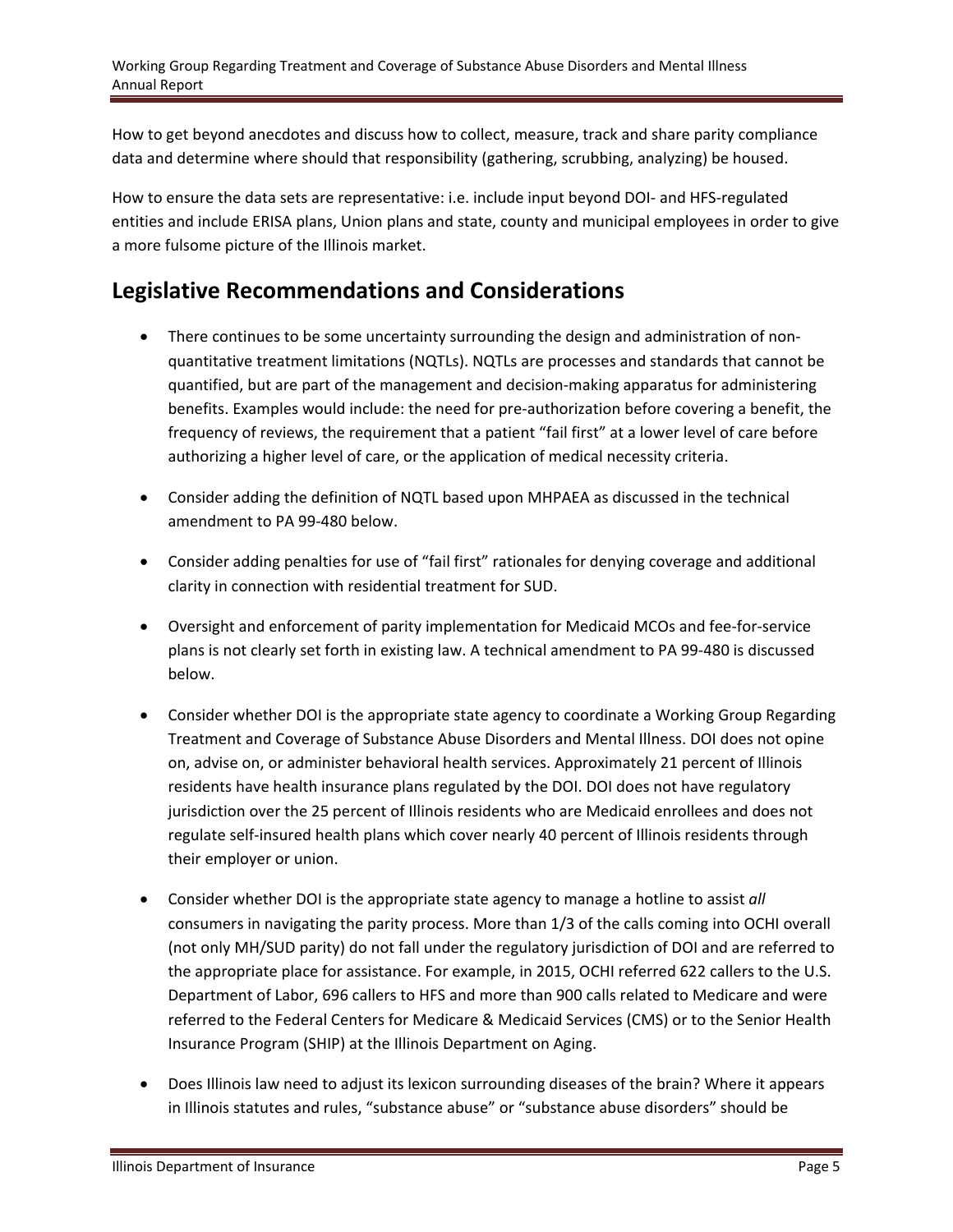changed to "substance use disorders." Where it appears in Illinois statutes and rules, "mental illness" and "mental health" should be changed to "behavioral health" or even better "brain health"− the brain is an organ like the liver or kidneys therefore this is a term frequently used by providers which makes patients feel more normalized than the terms behavioral or mental.

 DOI has identified a gap in protection for insureds in the individual market upon a carrier's uniform discontinuance of coverage. Current DOI Rules require an extension of benefits in the group markets (HMO and indemnity plans). However, the individual market does not require a reasonable extension of benefits. Should the extension of benefits also apply to insureds in the individual market that are mid-treatment of a condition, disease or injury, who are in postoperative treatment for a condition, disease or injury, who are receiving inpatient treatment for a condition, disease or injury, or who have a total disability upon uniform discontinuance of coverage? The group indemnity or HMO group carrier is also required to cover liabilities established on the date an injury is sustained or an illness commences prior to discontinuance. Continuation of care for individual indemnity plans would require an amendment to Section 20 of the Illinois Health Insurance Portability and Accountability and Suitability Act. 215 ILCS 97/1 et seq. Indemnity rights to subrogation and reimbursement would require amendment to the Health Care Reimbursement Act in Article XX ½. 215 ILCS 5/370f et seq.

### **Suggested Technical Drafting Edits to Public Act 99‐480 215 ICLS 5/370c**

- In Sec. 370c(a)(1), clarify that the section is applicable to individual as well as group accident health policies. (Individual policies are already subject to the provisions of the Act – in 370c.1. This makes the provisions consistent.)
- In Sec. 370c(a)(3), remove all text after: "primary care physician." This seems to be an outdated reference.
- In Sec. 370c(a) Consider adding a definition for "mental, emotional, nervous, or substance use disorders or conditions" a term that is used in other parts of Public Act 99‐480, but which was not fully defined. "(4) Mental, emotional, nervous, or substance use disorders or conditions" mean any condition or disorder that involves a mental health condition or substance use disorder that falls under any of the diagnostic categories listed in the mental disorders section of the current edition of the International Classification of Disease or that is listed in the most recent version of the Diagnostic and Statistical Manual of Mental Disorders." Amend Sections 370c(b)(1); 370c(b)(3); 370c(b)(9) and 370c.1(g) to be consistent.
- In Sec. 370c(b)(2.5), Remove definition of "substance use disorder" as included in broader definition as set forth in 370c(a)(4) suggested above.
- More definition and clarification surrounding medical necessity for MH/SUD may be needed. Sec. 370c(b)(3) requires that medical necessity determinations for substance use disorders shall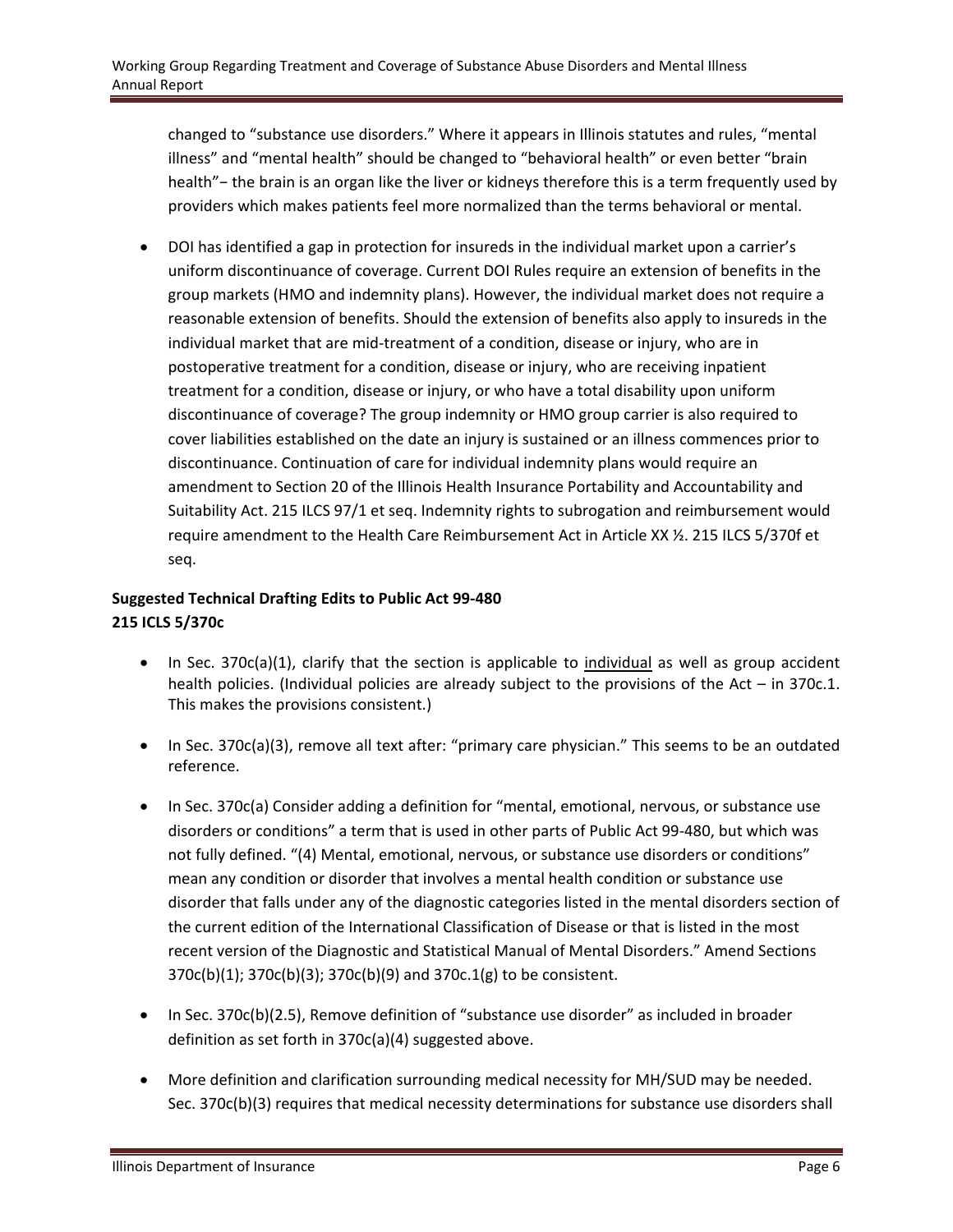be made in accordance with appropriate patient placement criteria established by ASAM and no additional criteria may be used to make medical necessity determinations for substance use disorders. ASAM does not have criteria for pharmaceuticals, so what medical necessity criteria should be applied for medication‐assisted treatment? "Medically necessary" is defined overall in 215 ILCS 105/2.

- In Sec. 370c(b)(3), (4) and (5); 370c(d) and 370c(e)(1) and (2), clarify the scope of coverage to expressly include all insurers amending, delivering, issuing or renewing a group or individual policy, or a qualified health plan offered through the Health Insurance Marketplace.
- Clarify Sec. 370c(b)(5.5) so that all medication assisted treatment (MAT) determinations must comply with ASAM criteria.
- In 370c(d), a semi-colon is missing between "group policies" and "proactively monitoring" in the list of activities to be performed by the DOI to enforce compliance of State and federal parity laws. The missing semicolon renders some of the activities listed nonsensical. At a minimum this should be corrected. However, additional revisions would make the law more clear. Specifically, identify the authority and jurisdiction of various state agencies by stating that for a group or individual policy of accident and health insurance or a qualified health plan offered through the Health Insurance Marketplace, the Department of Insurance shall have jurisdiction and that for public assistance under Medicaid managed care, the Department of Healthcare and Family Services, shall have jurisdiction. Spell out the requirements set forth under MHPAEA and what compliance obligations each state agency has with respect to MHPAEA.

### **215 ICLS 5/370c1**

- In Sec. 370c.1(d), add mental health to conditions for which an insurer must use policies and procedures for drugs on their formulary that are no less favorable than those for other drugs and add a reference to comparison to drugs for medical/surgical conditions.
- In 370c.1(g), add the definition for "mental, emotional, nervous, or substance use disorders or conditions" discussed above and add the definition of NQTL based upon MHPAEA and include a reference to state and federal network adequacy criteria.
- 370c.1(h)(1) refers to "trainings." The word training is a gerund. Gerunds have no plural, therefore "trainings" is not a technically a word. The correct term is either "training" or "training session". Also, the parity training regions are defined two different ways within the same paragraph. The regions described overlap, so why define it two different ways? This should be clarified.
- $\bullet$  In Sec. 370c.1(h)(2) The list of working group participants mandated by the statute includes "health care insurance carriers, mental health advocacy groups, substance abuse patient advocacy groups, and mental health physician groups." The term "mental health physician groups" excludes psychologists who are not physicians. A more accurate term for this set of participants would be "mental health and substance use disorder treatment providers."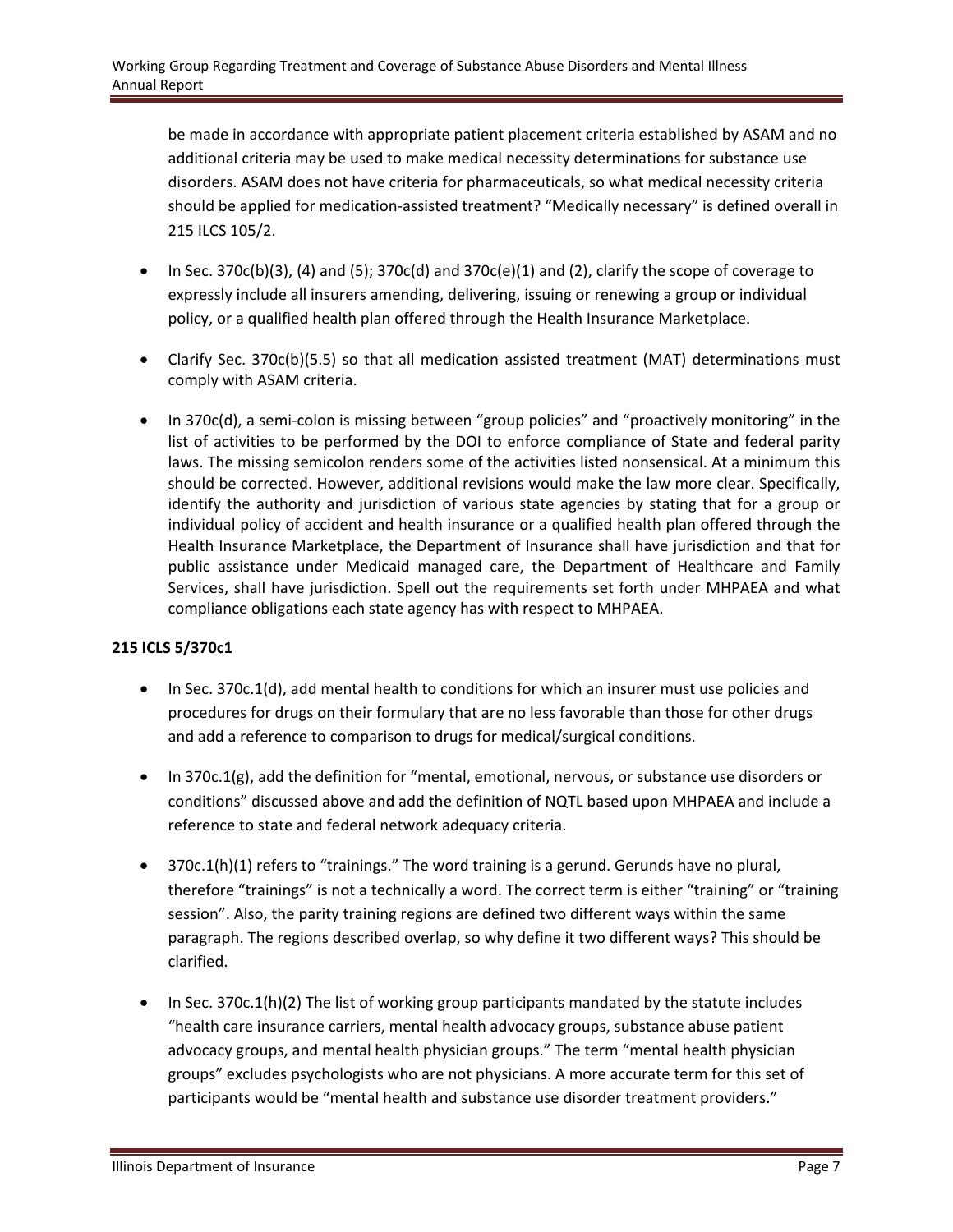Additionally, "representatives from relevant state regulatory and human service agencies" should be added. Moreover, if it is the legislature's intent that the Treatment and Coverage of Substance Abuse Disorders and Mental Illness Working Group should be a Parity Working Group, then the language regarding the working group's obligations should be amended to include parity‐related discussion and tasks.

• The Parity Education Fund referenced in 370c.1(i) was never appropriated by the General Assembly. This provision should be removed from statute altogether if no intent to ever fund it exists. DOI was able to minimally meet most of the parity education‐related mandates in PA 99‐ 480 using existing staff and resources.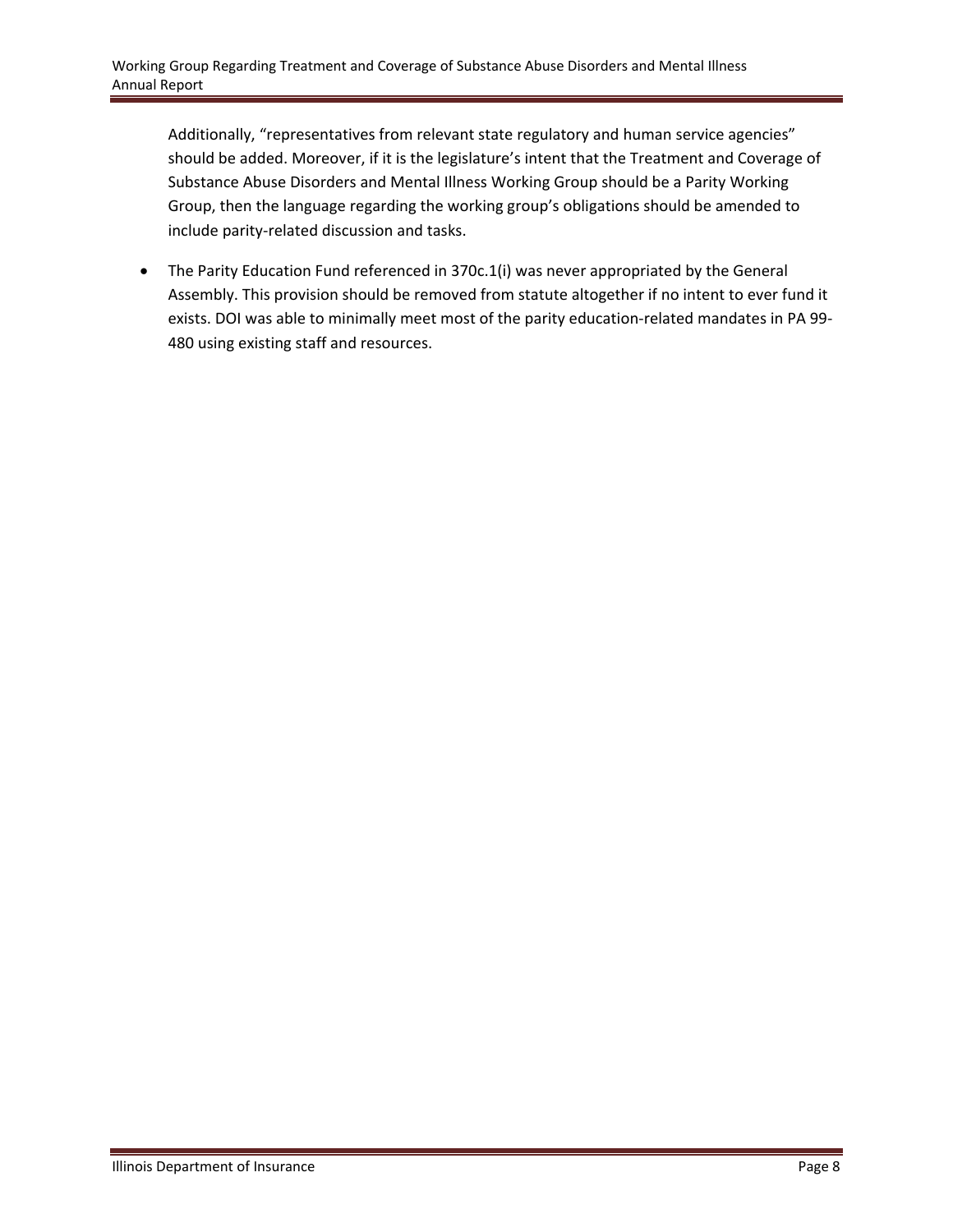### **2016 Behavioral Health Accomplishments**

Throughout 2016, DOI maintained a steadfast commitment to an open and transparent regulatory environment. DOI routinely met with the various stakeholders involved in the coverage of and treatment of the behavioral health needs of Illinois residents. A list is available on page 12. Illinois is a leader in the fair, sophisticated and transparent regulation of insurance, generating an environment that protects consumer rights in all aspects of their behavioral health insurance needs.

Below are selected 2016 accomplishments in connection with behavioral health at DOI.

### **1. Hotline**

Effective March 1, 2016, DOI directed resources within its Office of Consumer Health Insurance (OCHI) in response to families looking for assistance in navigating access to mental health and substance use disorder needs within their health insurance plans. Illinois residents can call OCHI toll‐free at 1‐877‐527‐ 9431, Monday through Friday 8:00 a.m. to 5:00 p.m. OCHI hotline analysts explain health insurance coverage for MH/SUD, help navigate the mental health parity process and assist with appeals and complaints. DOI updated its internal phone inquiry and response tracking system (PIRT) to include specific data tracking categories for MH/SUD and for Parity Concern. Analysts are trained to tag every call related to MH/SUD and select Parity Concern when a caller has concerns, questions or complaints regarding MH/SUD benefits being more restrictive than medical/surgical benefits. DOI also updated its on‐line agency resources (OAR) to include MH/SUD resources. OCHI analysts use OAR while they are on a call and the information can be sent to the consumer via email, fax or U.S. mail. Calls to the DOI hotline regarding plans that are not regulated by DOI are referred to the appropriate agency. i.e. HFS for Medicaid enrollees and U.S. Department of Labor for self‐funded plans.

### **2. Internal Training**

In conjunction with its focus on behavioral health coverage, DOI provided specialized training for OCHI analysts on Illinois and Federal parity laws as well as the new health insurance‐related mandates in Public Act 99‐0480. Further, DOI's Health Products Division hosted a speaker from the Depression and Bipolar Support Alliance (DBSA) who provided additional education for the hotline and consumer complaints team, including a robust discussion surrounding hypothetical examples that involved potential parity violations.

### **3. Consumer Toolkit**

DOI developed a *Consumer Toolkit for Navigating Behavioral Health and Substance Use Disorder Care Through Your Health Insurance Plan*. The Toolkit is a free, step‐by‐step, plain‐language template that families and providers can use to submit requests for pre-authorization of medically necessary behavioral health services to insurance companies. The Toolkit includes easy-to-follow instructions, a glossary of terms and a checklist for organizing information. It is available in hard copy and on the DOI website at http://insurance.illinois.gov/HealthInsurance/ILToolKitMentalHealth.pdf. DOI has distributed more than 250 hard copies and received a very positive response.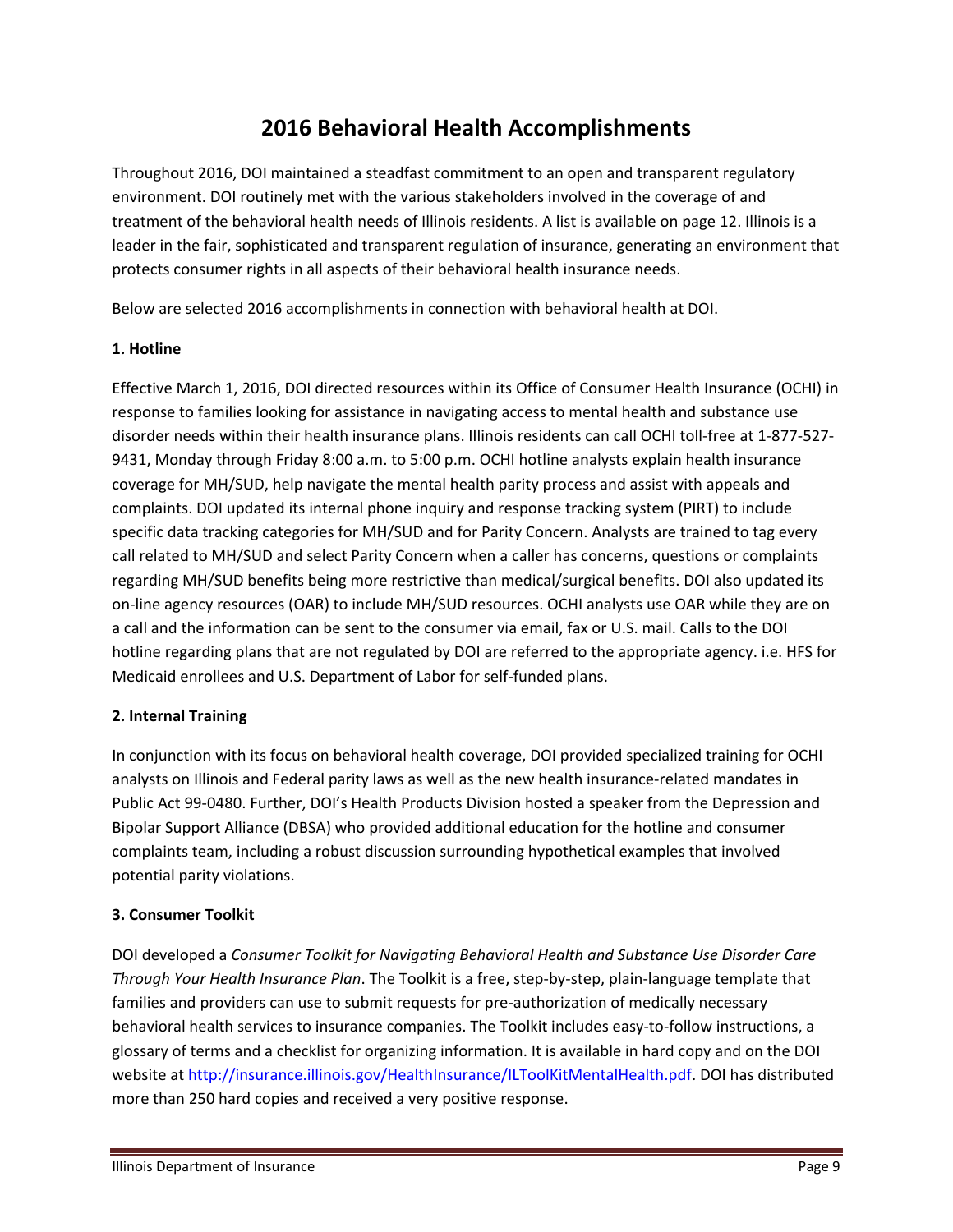### **4. Consumer Education Campaign on Parity for Behavioral Health Services**

DOI launched a consumer education campaign in partnership with other state agencies and healthcare organizations across the state to help Illinois families navigate health insurance coverage for MH/SUD. DOI conducted public educational seminars throughout the state including sessions in the northern, southern, and central regions and covering each of the five DHS managed care regions. A presenter from DOI headlined each program which also featured a speaker from one of the following state agencies involved with behavioral health coverage and treatment: Department of Human Services, Department of Healthcare and Family Services and Department of Public Health. Professionals from the DOI's Health Products Division were on hand at each of the sessions to answer specific questions from attendees. DOI relied on its close relationship with community-based service organizations and healthcare organizations across the state to host and promote the events to consumers, providers and advocates throughout each region.

| Date & Time             | Location                              |
|-------------------------|---------------------------------------|
| Tuesday April 26, 2016  | The Project of the Quad Cities        |
| 6:00 p.m. to 8:00 p.m.  | 1202 4th Avenue, Moline               |
| Thursday May 19, 2016   | <b>Crusader Community Health</b>      |
| 6:00 p.m. to 8:00 p.m.  | 1200 West State Street, Rockford      |
| Thursday, May 26, 2016  | Normal Public Library                 |
| 6:00 p.m. to 8:00 p.m.  | 206 W. College Ave., Normal           |
| Tuesday May 31, 2016    | <b>Collinsville Memorial Library</b>  |
| 6:00 p.m. to 8:00 p.m.  | 408 West Main Street, Collinsville    |
| Wednesday, June 1, 2016 | Near North Komed-Holman Health Center |
| 6:00 p.m. to 8:00 p.m.  | 4259 S. Berkeley Avenue, Chicago      |

DOI's consumer education training took place at the following locations and times.

In addition to the parity training programs listed above, DOI presented at The 2016 HERO‐HELPS‐ Southwest Coalition Community Summit on April 29, 2016, at Edward Hospital Athletic and Events Center in Romeoville. Heroin Epidemic Relief Organization (HERO), Will County Heroine Education Leads to Prevention Solutions (HELPS) in conjunction with the Southwest Coalition for Substance Abuse Issues organized the annual event. The 2016 Summit agenda focused on implementation of the Heroin Crisis Act (Public Act 99‐0480). DOI presented on its role in implementation of the Act and health insurance coverage parity as it relates to MH/SUD.

### **5. Health Insurance Enforcement and Consumer Protections Grant**

DOI applied for and received a \$1.3 million Health Insurance Enforcement and Consumer Protections Grant from the U.S. Department of Health & Human Services (HHS) Centers for Medicare and Medicaid Services (CMS) Center for Consumer Information and Insurance Oversight (CCIIO). DOI will use the grant funds to enhance consumer and healthcare provider outreach with a particular focus on parity in MH/SUD benefits. Through this grant, DOI will work with health plans, consumers, providers and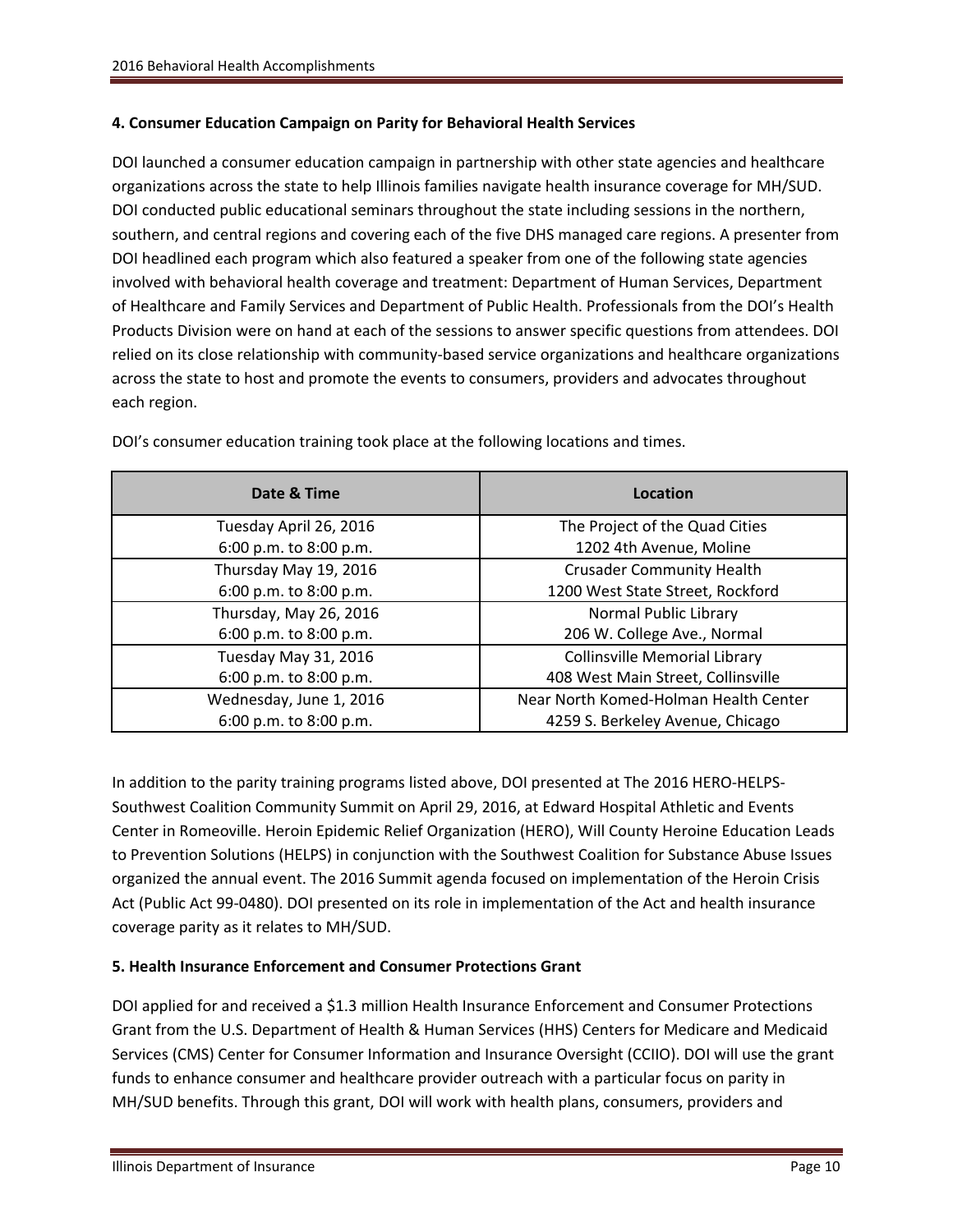advocates to ensure that MH/SUD parity compliance is understood and achieved. The grant will allow DOI to develop community‐focused health insurance consumer education for Illinois residents in connection with behavioral health coverage and preventative health coverage. It will also help DOI improve awareness of the internal and external appeals processes for health insurance consumers.

The Health Insurance Enforcement and Consumer Protections Grant will also provide additional resources for DOI health plan oversight and data analysis. A portion of the grant will go to strengthening the Office of Consumer Health Insurance (OCHI) and improving data tracking and consumer complaint analysis.

### **6. External Reviews**

The Health Carrier External Review Act (215 ILCS 180) gives health insurance consumers the right under specific circumstances to apply for an External Review for the denial, reduction, termination or failure to make payment, in whole or in part, under the health carrier's health benefit plan. DOI coordinates the External Review process on behalf of consumers. OCHI saw a 2.3 percent increase in completed External Reviews related to MH/SUD from 2015 to 2016. Below is a table with details.

|                              | 2016  | 2015  |
|------------------------------|-------|-------|
| <b>Mental Health</b>         | 71    | 43    |
| <b>Substance Abuse</b>       | 32    | 20    |
| <b>All Reviews Submitted</b> | 2.706 | 1.888 |
| <b>All Completed Reviews</b> | 829   | 622   |

### **Medicaid Waiver to Improve Delivery of Behavioral Healthcare**

In October 2016, Illinois officially submitted its 1115 Medicaid waiver proposal to the federal government. The waiver will allow Illinois to address MH/SUD treatment for some of our most vulnerable residents by helping the whole person through integrated and comprehensive care. It allows Illinois to take a holistic look at the individual, better coordinate care across all state agencies, intervene earlier and increase access to services, all leading to more stability and a more productive life.

Through this waiver, Illinois requests to use \$2.7 billion in federal Medicaid funds that would not otherwise be offered. This money will be invested in early interventions and infrastructure over the next five years to improve the quality of care delivered while avoiding more costly admissions and treatment.

The waiver was developed from the collaboration between 12 state agencies and the Governor's Office, as well as community partners and stakeholders. The state sought input from more than 2,000 stakeholders and incorporated feedback from roughly 200 written responses. The State also held public hearings to gather further input from stakeholders.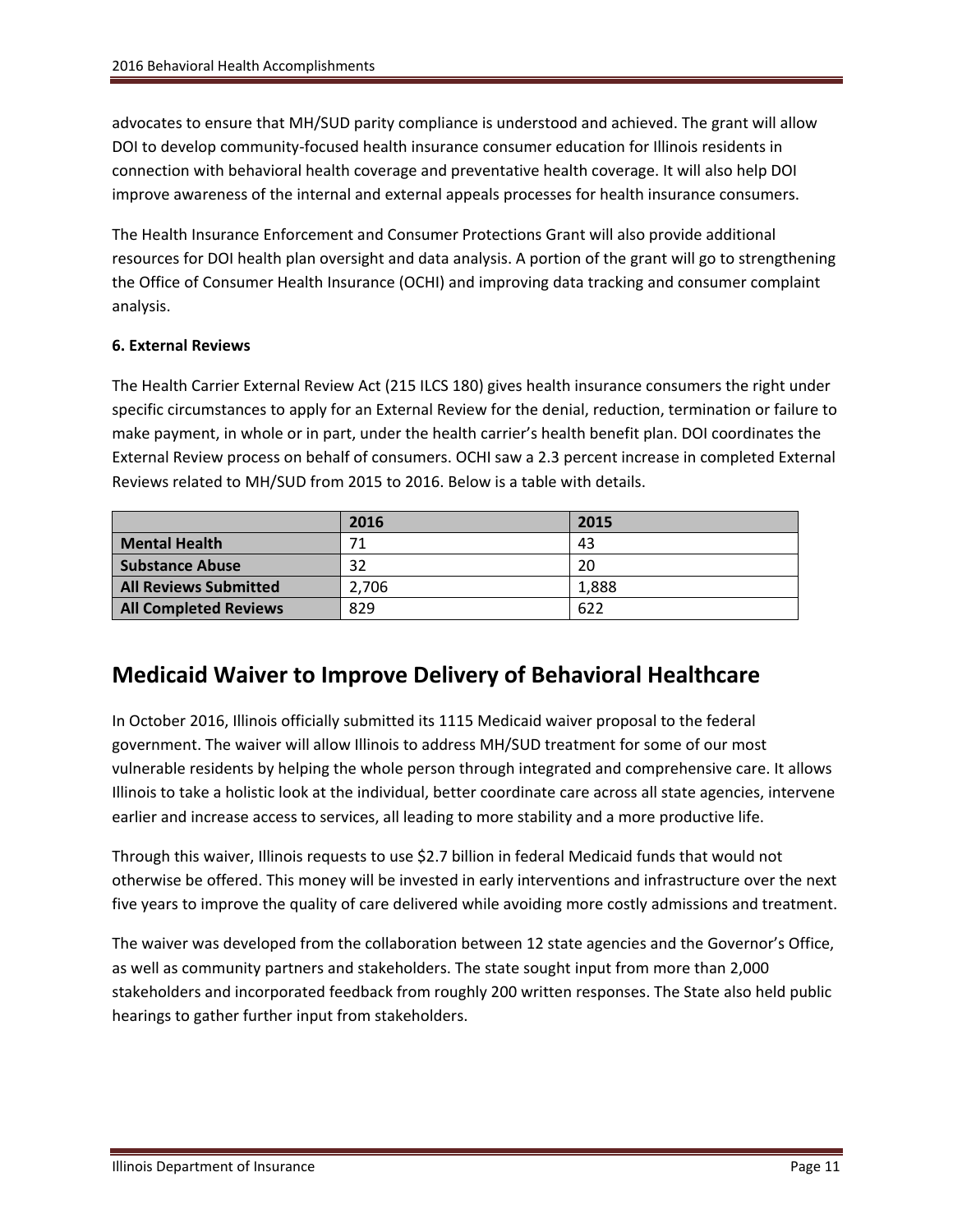## **DOI Outreach to Illinois Mental Health and Substance Use Disorder Providers and Advocates**

Since July 2015, Director Dowling and DOI staff personally met (invited in to the DOI office or gone to visit), and/or corresponded (often multiple times) with the following organizations to gather input and suggestions in connection with access to commercial insurance coverage of MH/SUD.

The Abbey Addiction Treatment Center Access To Care ACLU of Illinois Aetna/Coventry Health Care AIDS Foundation of Chicago AMITA Health Systems Anthem Inc. Blue Cross and Blue Shield of Illinois Chicago Pacific Founders (CPF) Cigna Corporation Depression and Bipolar Support Alliance Easter Seals DuPage & Fox Valley EverThrive Illinois Fight the Stigma, Break Silence, Raise Awareness Roundtable Gateway Foundation Alcohol & Drug Treatment **Centers** Haymarket Center Health & Disability Advocates The Health Care Council of Chicago (HC3) Health and Medicine Policy Group Humana Illinois Association for Behavioral Health (formerly IADDA) Illinois Consortium on Drug Policy at Roosevelt University Illinois Health and Hospital Association Illinois Life Insurance Council Illinois PANDAS/PANS Advisory Council Illinois Psychiatric Society Illinois State Medical Society Independent Insurance Agents of Illinois The Kennedy Forum The Kennedy Forum Illinois MADO Healthcare Centers MATTER Mental Health America of Illinois Mercy Home for Boys & Girls National Alliance on Mental Illness (NAMI) Chicago No Shame On U Planned Parenthood Popovits Law Group, P.C. Rosecrance Health Network Sargent Shriver National Center on Poverty Law Scattergood Foundation The Sonia Shankman Orthogenic School at The University of Chicago **Thresholds** Trustmark Insurance Company United Power for Action and Justice UnitedHealthcare/Harken Health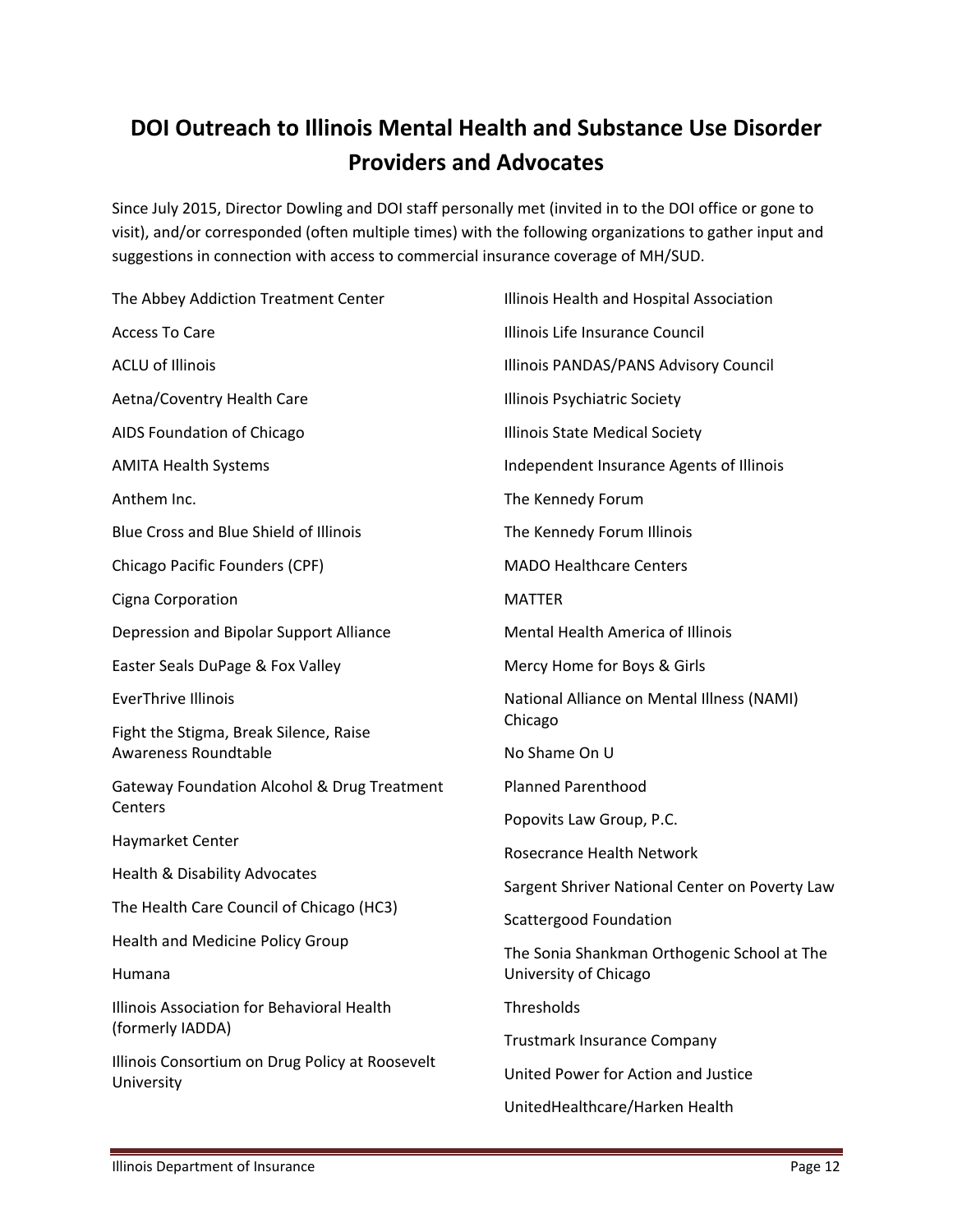### **215 ILCS 5/370c.1(h)(2)**

The Department, in coordination with the Department of Human Services and the Department of Healthcare and Family Services, shall convene a working group of health care insurance carriers, mental health advocacy groups, substance abuse patient advocacy groups, and mental health physician groups for the purpose of discussing issues related to the treatment and coverage of substance abuse disorders and mental illness. The working group shall meet once before January 1, 2016 and shall meet semiannually thereafter. The Department shall issue an annual report to the General Assembly that includes a list of the health care insurance carriers, mental health advocacy groups, substance abuse patient advocacy groups, and mental health physician groups that participated in the working group meetings, details on the issues and topics covered, and any legislative recommendations.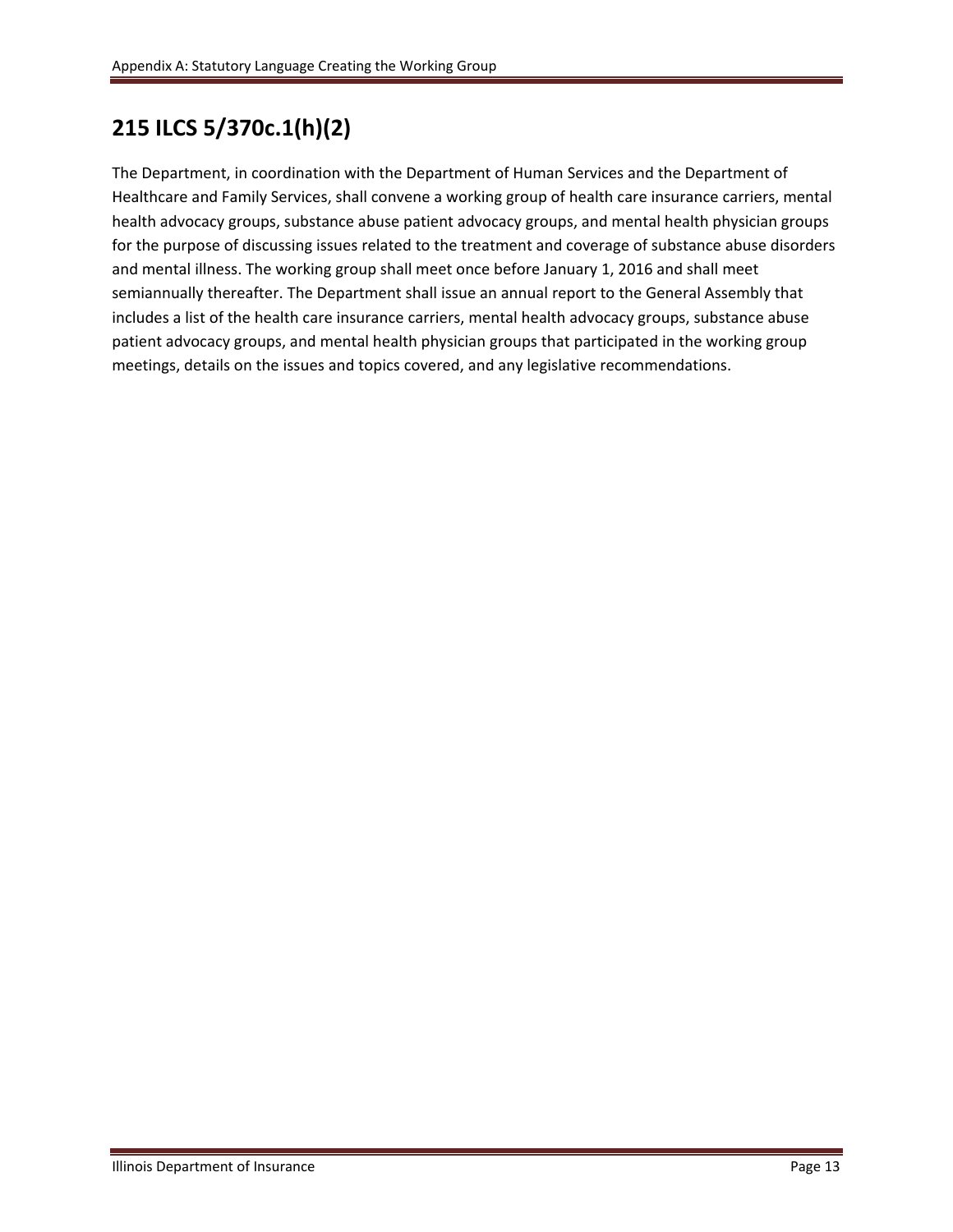| $2015 - 2016$                        |                                                                   |  |  |
|--------------------------------------|-------------------------------------------------------------------|--|--|
|                                      | <b>Working Group Members</b>                                      |  |  |
| Acting Director Anne Melissa Dowling | Illinois Department of Insurance                                  |  |  |
| <b>Secretary James Dimas</b>         | <b>Illinois Department of Human Services</b>                      |  |  |
| Director Felicia Norwood             | Illinois Department of Healthcare and Family                      |  |  |
|                                      | <b>Services</b>                                                   |  |  |
| Director Nirav Shah                  | Illinois Department of Public Health                              |  |  |
| Vern Rowen                           | Aetna                                                             |  |  |
| <b>Jill Wolowitz</b>                 | <b>Blue Cross and Blue Shield of Illinois</b>                     |  |  |
| Laura Minzer                         | Blue Cross and Blue Shield of Illinois                            |  |  |
| (Vacant)                             | Cigna                                                             |  |  |
| Marvin Lindsey                       | Community Behavioral Healthcare Association of<br><b>Illinois</b> |  |  |
| Mark Loafman                         | Cook County Health and Hospitals System                           |  |  |
| <b>Stephanie Place</b>               | Erie Foster Avenue Health Center                                  |  |  |
| Dr. Thomas Britton                   | <b>Gateway Foundation</b>                                         |  |  |
| Harmony Harrington                   | Humana                                                            |  |  |
| Vincent Keenan                       | Illinois Academy of Family Physicians                             |  |  |
| Sara Howe                            | Illinois Alcoholism and Drug Dependence                           |  |  |
|                                      | Association                                                       |  |  |
| Sam Gillespie                        | Illinois Department of Children and Family                        |  |  |
|                                      | <b>Services</b>                                                   |  |  |
| Susan Fonfa                          | Illinois Department of Healthcare and Family                      |  |  |
|                                      | <b>Services</b>                                                   |  |  |
| Dan Wasmer                           | Illinois Department of Human Services                             |  |  |
| Maria Bruni                          | Illinois Department of Human Services/Division                    |  |  |
|                                      | of Alcoholism and Substance Abuse                                 |  |  |
| Anne Marie Skallerup                 | Illinois Department of Insurance                                  |  |  |
| Paulette Dove                        | Illinois Department of Insurance                                  |  |  |
| Representative Lou Lang              | <b>Illinois General Assembly</b>                                  |  |  |
| Rajesh Parikh                        | Illinois Primary Health Care Association                          |  |  |
| Meryl Sosa                           | Illinois Psychiatric Society                                      |  |  |
| Dr. Fahmy Abdel                      | Illinois Society of Addiction Medicine                            |  |  |
| <b>Scott Reimers</b>                 | <b>Illinois State Medical Society</b>                             |  |  |
| Kelly O'Brien                        | The Kennedy Forum                                                 |  |  |
| Renée Popovits                       | Popovits Law Group, P.C.                                          |  |  |
| Heather O'Donnell                    | Thresholds                                                        |  |  |
| <b>Catherine Bresler</b>             | Trustmark                                                         |  |  |
| Brendan Hostetler                    | <b>United HealthCare</b>                                          |  |  |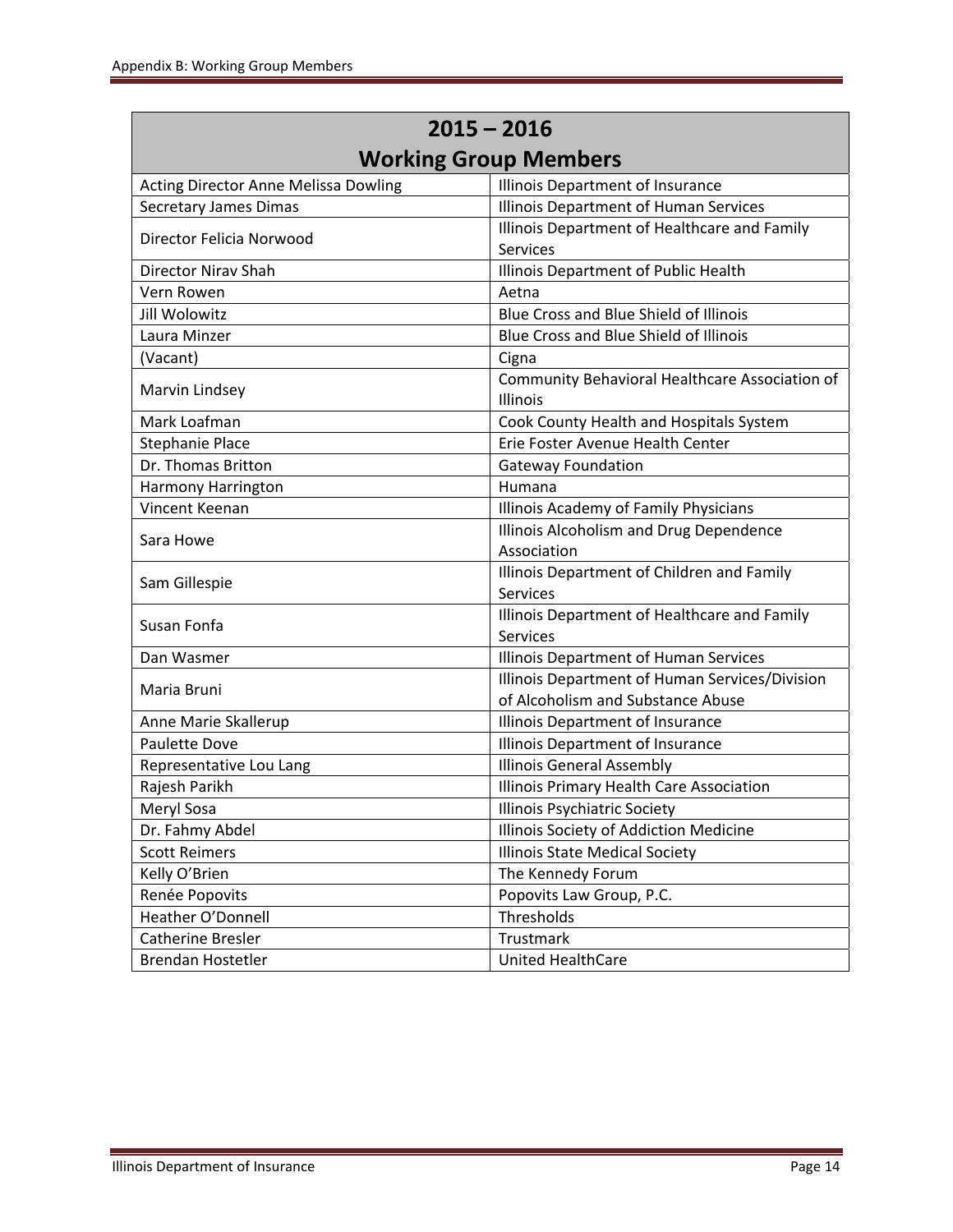| <b>Working Group Meeting Participants</b>            |                                                                                                                             |  |  |  |
|------------------------------------------------------|-----------------------------------------------------------------------------------------------------------------------------|--|--|--|
| December 2015                                        |                                                                                                                             |  |  |  |
| <b>Acting Director Anne Melissa Dowling</b>          | Illinois Department of Insurance                                                                                            |  |  |  |
| <b>Director Nirav Shah</b>                           | Illinois Department of Public Health                                                                                        |  |  |  |
| Vernon Rowen                                         | Aetna                                                                                                                       |  |  |  |
| <b>Jill Wolowitz</b>                                 | Blue Cross and Blue Shield of Illinois                                                                                      |  |  |  |
| Mike Brady                                           | Blue Cross and Blue Shield of Illinois                                                                                      |  |  |  |
| Joe Sternberg                                        | Blue Cross and Blue Shield of Illinois                                                                                      |  |  |  |
| <b>Judy King</b>                                     | Chicago Health Project                                                                                                      |  |  |  |
| Michael Murphy                                       | Cigna                                                                                                                       |  |  |  |
| Laura Minzer                                         | Cigna                                                                                                                       |  |  |  |
| Doug Nemecek                                         | Cigna                                                                                                                       |  |  |  |
| Marvin Lindsey                                       | Community Behavioral Healthcare Association of<br>Illinois                                                                  |  |  |  |
| Mark Loafman                                         | Cook County Health & Hospitals System                                                                                       |  |  |  |
| Frank Webster                                        | <b>HCSC (Blue Cross and Blue Shield)</b>                                                                                    |  |  |  |
| David Szostak                                        | HCSC (Blue Cross and Blue Shield)                                                                                           |  |  |  |
| Allison Huckstep                                     | Humana                                                                                                                      |  |  |  |
| <b>Jay Shattuck</b>                                  | Humana                                                                                                                      |  |  |  |
| <b>Taylor Shattuck</b>                               | Humana                                                                                                                      |  |  |  |
| Larry Weinstein                                      | Humana                                                                                                                      |  |  |  |
| Harmony Harrington                                   | Humana                                                                                                                      |  |  |  |
|                                                      | Illinois Advisory Council on Alcoholism & Other                                                                             |  |  |  |
| Ron Vlasaty                                          | Drug Dependency                                                                                                             |  |  |  |
| <b>Eric Foster</b>                                   | Illinois Association for Behavioral Health                                                                                  |  |  |  |
| Sam Gillespie                                        | Illinois Department of Children and Family Services                                                                         |  |  |  |
| Susan Fonfa                                          | Illinois Department of Healthcare and Family<br><b>Services</b>                                                             |  |  |  |
| <b>Patty Steward</b>                                 | Illinois Department of Healthcare and Family<br><b>Services</b>                                                             |  |  |  |
| <b>Mark Huston</b>                                   | Illinois Department of Healthcare and Family<br>Services/Division of Medical Programs Bureau of<br><b>Pharmacy Services</b> |  |  |  |
| Maria Bruni                                          | Illinois Department of Human Services/Division of<br>Alcoholism and Substance Abuse                                         |  |  |  |
| Randy Malan                                          | Illinois Department of Human<br>Services/Prescription Monitoring Program                                                    |  |  |  |
| Alissandra Calderon                                  | Illinois Department of Insurance                                                                                            |  |  |  |
| Carla Ripley                                         | Illinois Department of Insurance                                                                                            |  |  |  |
| Amy Pinkerman Condo                                  | Illinois Department of Insurance                                                                                            |  |  |  |
| Michael Rohan                                        | Illinois Department of Insurance                                                                                            |  |  |  |
| Paulette Dove                                        | Illinois Department of Insurance                                                                                            |  |  |  |
| Mary Petersen                                        | Illinois Department of Insurance                                                                                            |  |  |  |
| Jeff Scott                                           | Illinois Department of Insurance                                                                                            |  |  |  |
| Illinois Department of Public Health<br>Sabrina Auer |                                                                                                                             |  |  |  |
| Larry Barry                                          | Illinois Life Insurance Council                                                                                             |  |  |  |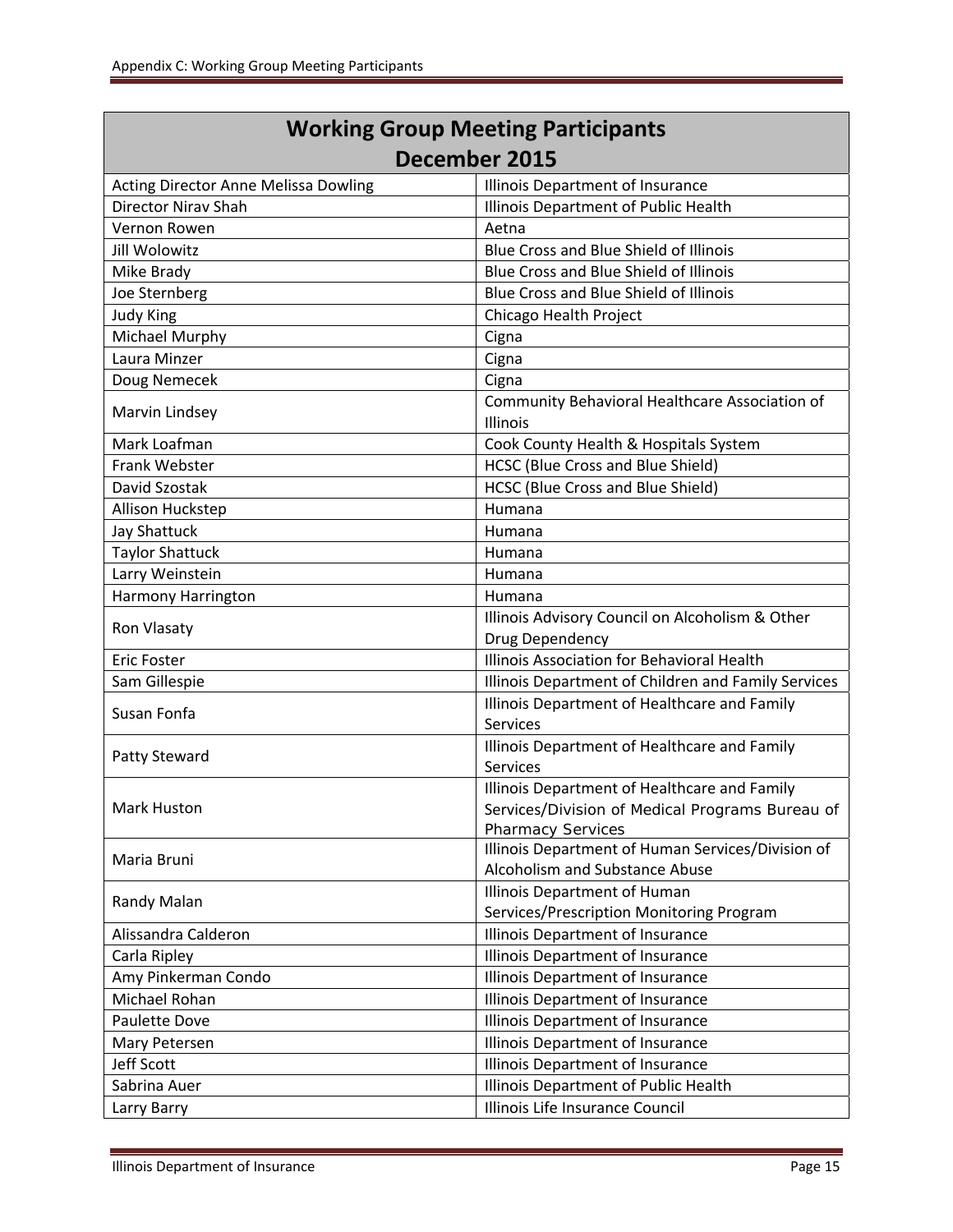| <b>Working Group Meeting Participants</b> |                                                   |  |  |
|-------------------------------------------|---------------------------------------------------|--|--|
| December 2015                             |                                                   |  |  |
| Tanya Triche                              | Illinois Retail Merchants Association (IRMA)      |  |  |
| Kate Wagner                               | The Kennedy Forum                                 |  |  |
| Kelly O'Brien                             | The Kennedy Forum                                 |  |  |
| Chelsea Laliberte                         | Live4Lali                                         |  |  |
| Charlie Weikel                            | Office of the Governor                            |  |  |
| Amanda Brooks                             | PCC Community Wellness/Illinois Primary Health    |  |  |
|                                           | Care Association (IPHCA)                          |  |  |
| Brianna Lantz                             | <b>Pharmaceutical Care Management Association</b> |  |  |
| Tom Taylor                                | PHRMA                                             |  |  |
| Renée Popovits                            | Popovits Law Group, P.C.                          |  |  |
| Kathie Kane-Willis                        | Roosevelt University                              |  |  |
| Heather O'Donnell                         | Thresholds                                        |  |  |
|                                           | Treatment Alternatives for Safe Communities, Inc. |  |  |
| Pam Rodriguez                             | (TASC)                                            |  |  |
| David Hill                                | UnitedHealthcare                                  |  |  |

| <b>Working Group Meeting Participants</b>   |                                                     |  |  |
|---------------------------------------------|-----------------------------------------------------|--|--|
| <b>July 2016</b>                            |                                                     |  |  |
| <b>Acting Director Anne Melissa Dowling</b> | Illinois Department of Insurance                    |  |  |
| <b>Secretary James Dimas</b>                | Illinois Department of Human Services               |  |  |
| <b>Director Nirav Shah</b>                  | Illinois Department of Public Health                |  |  |
| Lynn Williams                               | <b>Beacon Health Options</b>                        |  |  |
| Denise Meginniss                            | <b>Beacon Health Options</b>                        |  |  |
| Laura Minzer                                | Blue Cross and Blue Shield of Illinois              |  |  |
| <b>Jud LeLoss</b>                           | Clark Hill (The Kennedy Forum)                      |  |  |
|                                             | Community Behavioral Healthcare Association of      |  |  |
| Marvin Lindsey                              | Illinois                                            |  |  |
| Renée Ennis McGee                           | <b>Gateway Foundation</b>                           |  |  |
| Dan Rabbit                                  | <b>Heartland Alliance</b>                           |  |  |
| Harmony Harrington                          | Humana                                              |  |  |
| Ron Vlasaty                                 | Illinois Advisory Council on Alcoholism & Other     |  |  |
|                                             | Drug Dependency                                     |  |  |
| Sara Howe                                   | Illinois Alcoholism and Drug Dependence             |  |  |
|                                             | Association                                         |  |  |
| Scott Metzger                               | Illinois Consortium on Drug Policy                  |  |  |
| Sam Gillespie                               | Illinois Department of Children and Family Services |  |  |
| <b>Rosie Gianforte</b>                      | Illinois Department of Human Services/Division of   |  |  |
|                                             | Alcoholism and Substance Abuse                      |  |  |
| Danielle Kirby                              | Illinois Department of Human Services/Division of   |  |  |
|                                             | Alcoholism and Substance Abuse                      |  |  |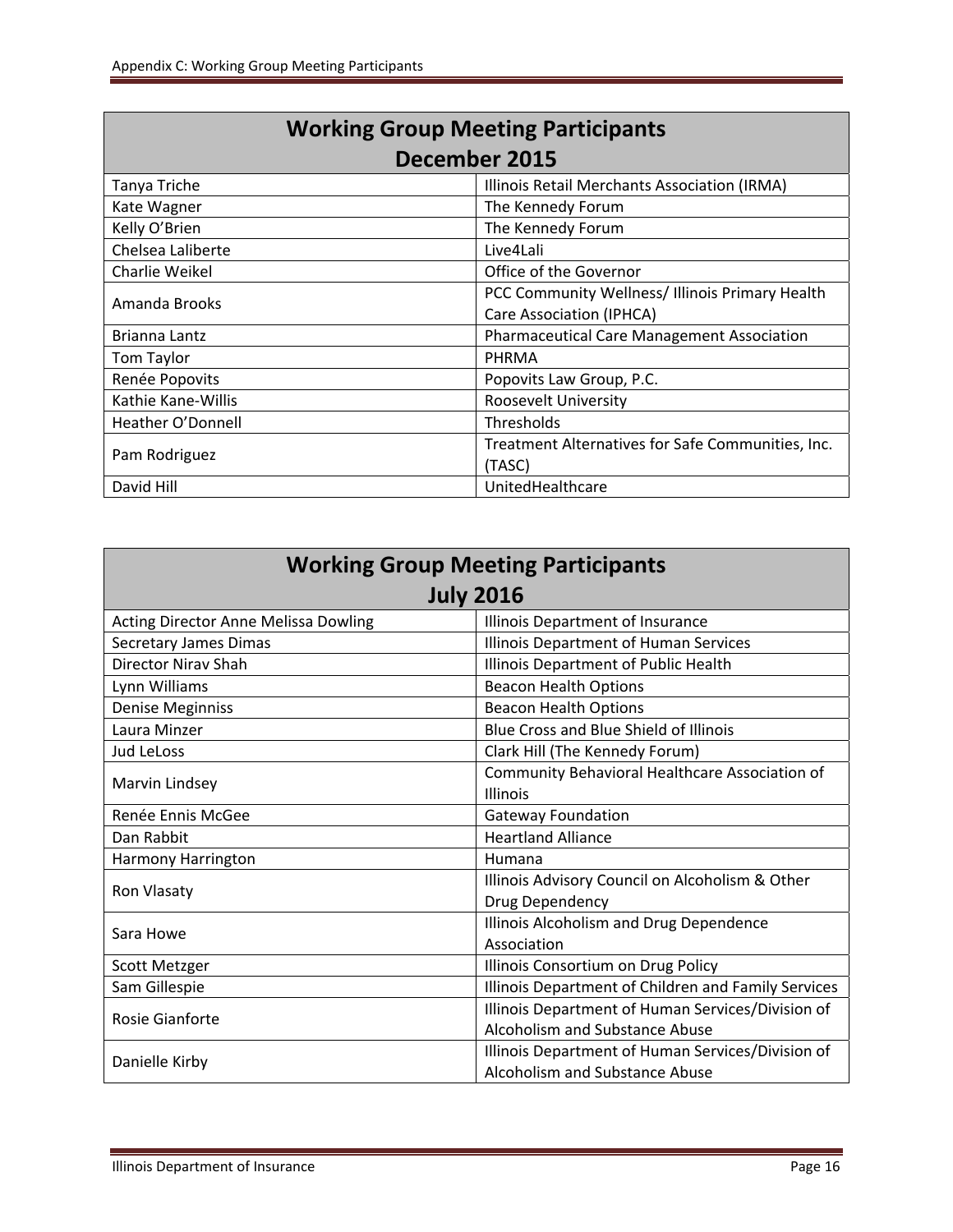| <b>Working Group Meeting Participants</b> |                                                                                     |  |  |
|-------------------------------------------|-------------------------------------------------------------------------------------|--|--|
|                                           | <b>July 2016</b>                                                                    |  |  |
| Maria Bruni                               | Illinois Department of Human Services/Division of<br>Alcoholism and Substance Abuse |  |  |
| Jayne Antonacci                           | Illinois Department of Human Services/Division of<br>Alcoholism and Substance Abuse |  |  |
| Norma Seibert                             | Illinois Department of Human Services/Division of<br>Alcoholism and Substance Abuse |  |  |
| <b>Rick Nance</b>                         | Illinois Department of Human Services/Division of<br>Alcoholism and Substance Abuse |  |  |
| <b>Michael Batkins</b>                    | Illinois Department of Insurance                                                    |  |  |
| Carla Ripley                              | Illinois Department of Insurance                                                    |  |  |
| Laura Kotelman                            | Illinois Department of Insurance                                                    |  |  |
| Michael Rohan                             | Illinois Department of Insurance                                                    |  |  |
| Paulette Dove                             | Illinois Department of Insurance                                                    |  |  |
| Mai Pho                                   | Illinois Department of Public Health                                                |  |  |
| Amanda Kim                                | Illinois Department of Public Health                                                |  |  |
| Don Kauerauf                              | Illinois Department of Public Health                                                |  |  |
| Sara Gubala                               | <b>Illinois Pharmacists Association</b>                                             |  |  |
| Sarah Wagner                              | <b>Illinois Pharmacists Association</b>                                             |  |  |
| <b>Michael Patton</b>                     | <b>Illinois Pharmacists Association</b>                                             |  |  |
| Meryl Sosa                                | Illinois Psychiatric Society                                                        |  |  |
| David Porter                              | <b>Illinois State Medical Society</b>                                               |  |  |
| Kelly O'Brien                             | The Kennedy Forum                                                                   |  |  |
| Jen Layden                                | Loyola University                                                                   |  |  |
| Renée Popovits                            | Popovits Law Group, P.C.                                                            |  |  |
| Heather O'Donnell                         | Thresholds                                                                          |  |  |
| Sherie Arriazola                          | Treatment Alternatives for Safe Communities, Inc.<br>(TASC)                         |  |  |

| <b>Working Group Meeting Participants</b>   |                                                  |  |  |
|---------------------------------------------|--------------------------------------------------|--|--|
| November 2016                               |                                                  |  |  |
| <b>Acting Director Anne Melissa Dowling</b> | Illinois Department of Insurance                 |  |  |
| Director Nirav Shah                         | Illinois Department of Public Health             |  |  |
| Karen White                                 | Aetna                                            |  |  |
| <b>Bruce Himelstein</b>                     | Aetna Better Health                              |  |  |
| Laura Minzer                                | Blue Cross and Blue Shield of Illinois           |  |  |
| Kathie Kane-Willis                          | Chicago Urban League/Illinois Consortium on Drug |  |  |
|                                             | Policy                                           |  |  |
| Erica Kaitz                                 | Cigna-HealthSpring                               |  |  |
| Joel Hahn                                   | Cigna-HealthSpring                               |  |  |
| Dr. Melanie Hunter                          | Cigna-HealthSpring                               |  |  |
|                                             | Community Behavioral Healthcare Association of   |  |  |
| Marvin Lindsey                              | <b>Illinois</b>                                  |  |  |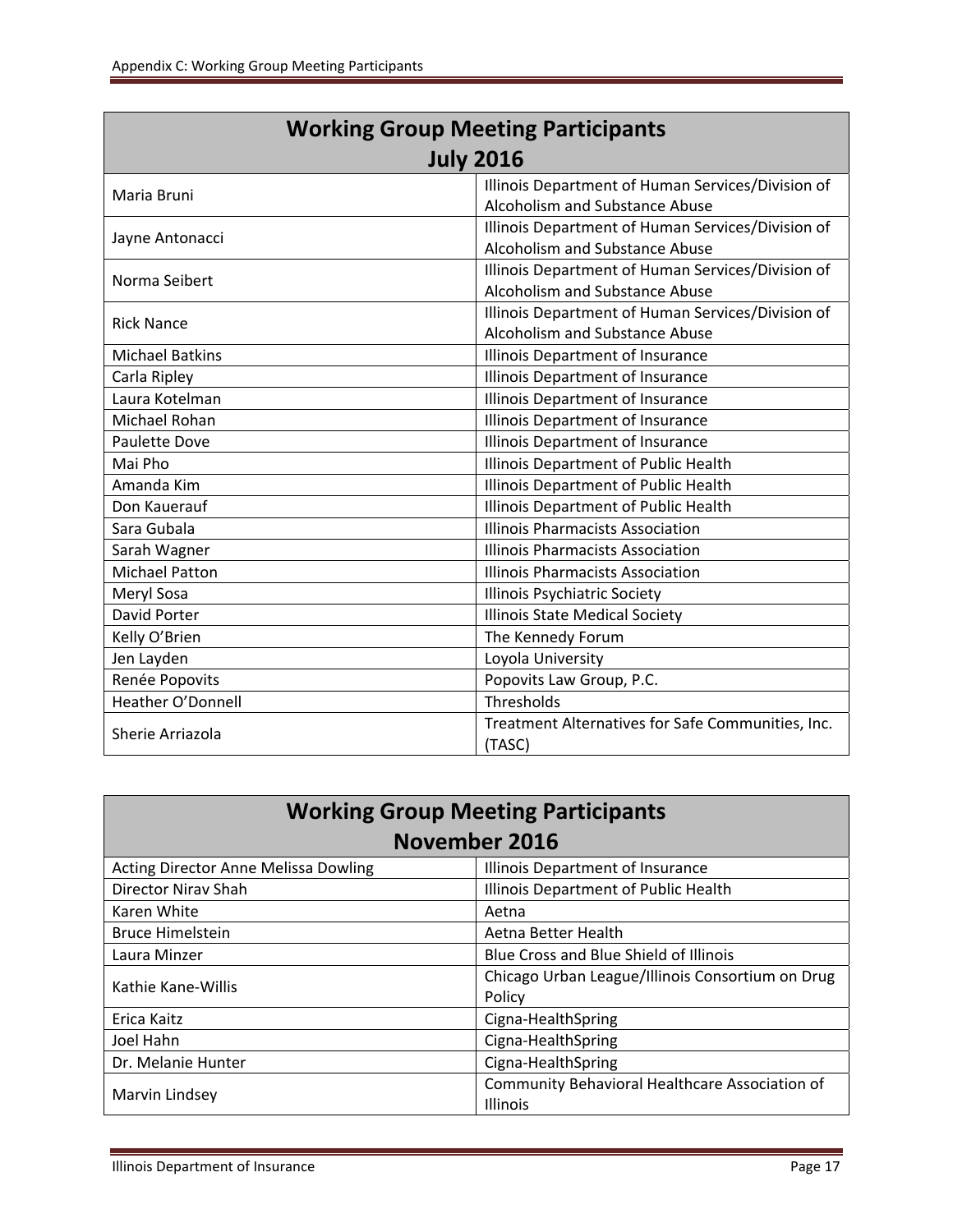Г

| <b>Working Group Meeting Participants</b> |                                                                                     |  |  |
|-------------------------------------------|-------------------------------------------------------------------------------------|--|--|
| <b>November 2016</b>                      |                                                                                     |  |  |
| Felix Hernandez                           | CountyCare Health Plan                                                              |  |  |
| Jud LeLoss                                | Greensfelder, Hemker & Gale, P.C. (The Kennedy<br>Forum)                            |  |  |
| Eric Foster                               | Illinois Association for Behavioral Health                                          |  |  |
| Samantha Olds Frey                        | Illinois Association of Medicaid Health Plans                                       |  |  |
| Sam Gillespie                             | Illinois Department of Children and Family Services                                 |  |  |
| Kim McCullough                            | Illinois Department of Healthcare and Family<br><b>Services</b>                     |  |  |
| Robert Mendonsa                           | Illinois Department of Healthcare and Family<br><b>Services</b>                     |  |  |
| Maria Bruni                               | Illinois Department of Human Services/Division of<br>Alcoholism and Substance Abuse |  |  |
| Amy Condo                                 | Illinois Department of Insurance                                                    |  |  |
| <b>Andrew Wille</b>                       | Illinois Department of Insurance                                                    |  |  |
| Karen Woods                               | Illinois Department of Insurance                                                    |  |  |
| Laura Kotelman                            | Illinois Department of Insurance                                                    |  |  |
| <b>Michael Batkins</b>                    | Illinois Department of Insurance                                                    |  |  |
| <b>Paulette Dove</b>                      | Illinois Department of Insurance                                                    |  |  |
| Donald Kauerauf                           | Illinois Department of Public Health                                                |  |  |
| Lia Daniels                               | Illinois Health and Hospital Association                                            |  |  |
| Meryl Sosa                                | <b>Illinois Psychiatric Society</b>                                                 |  |  |
| Kimberly Janas                            | <b>Illinois State Medical Society</b>                                               |  |  |
| <b>Scott Reimers</b>                      | Illinois State Medical Society                                                      |  |  |
| Kelly O'Brien                             | The Kennedy Forum                                                                   |  |  |
| Laura Fry                                 | Live 4 Lali                                                                         |  |  |
| David Vinkler                             | Molina Healthcare                                                                   |  |  |
| Renée Popovits                            | Popovits Law Group, P.C.                                                            |  |  |
| Sherrie Arriazola                         | Treatment Alternatives for Safe Communities, Inc.<br>(TASC)                         |  |  |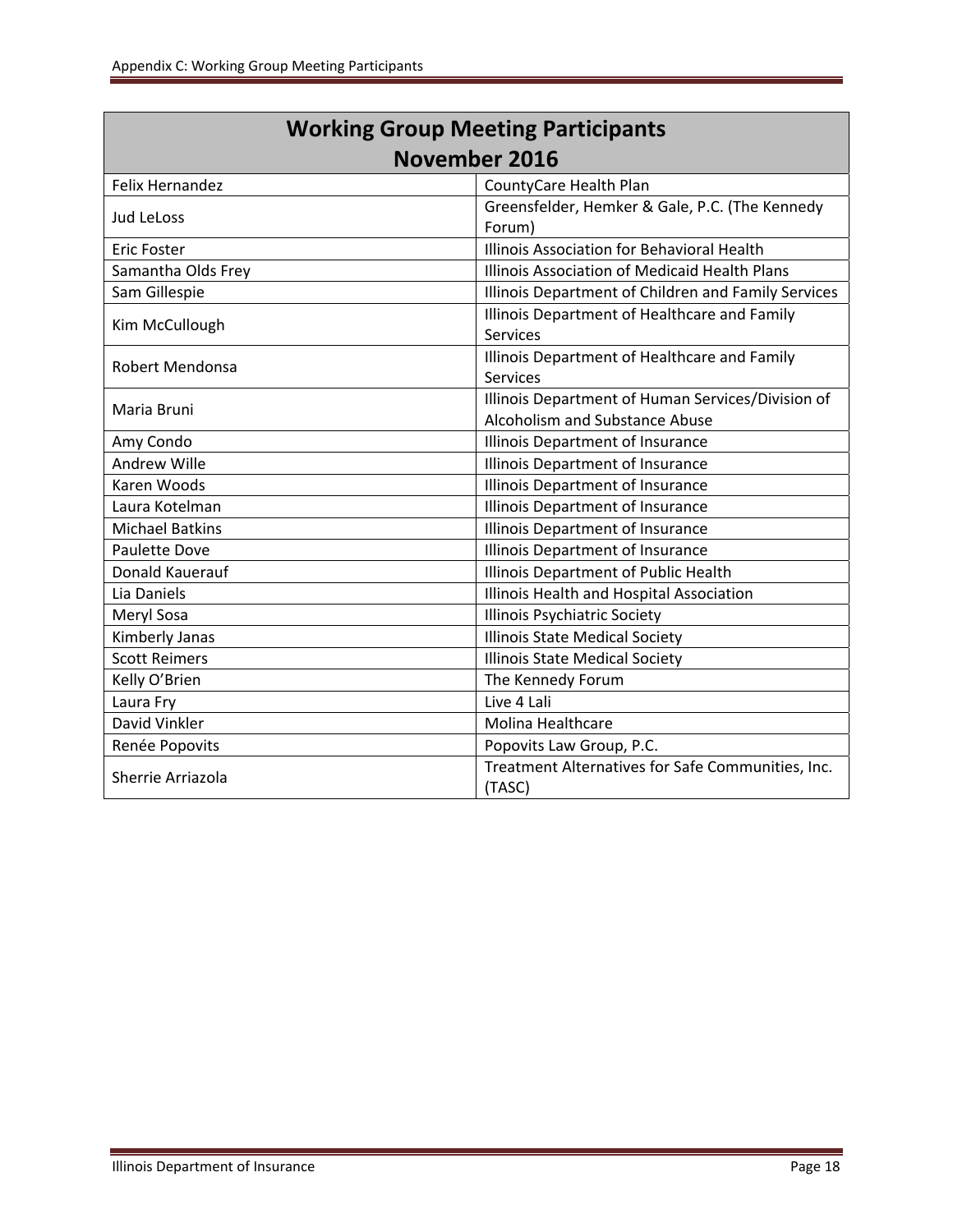## **Summary of Selected Relevant Illinois and Federal Laws Regarding Treatment and Coverage of MH/SUD**

Mental health and substance use disorder insurance coverage is complex and impacted by both federal and state laws. Depending on the underlying policy, the requirements vary under the laws. The following is a synopsis of the state and federal laws regarding coverage for MH/SUD, including parity requirements.

A chart on page 24 explains the MH/SUD coverage for various scenarios under federal and Illinois laws.

### **Illinois Law**

Illinois provides some protections that the federal laws do not provide, namely that fully insured large employers (51+ employees) must provide coverage for MH/SUD. However, individual insurance policies are not required by state law to provide coverage for the treatment of mental illnesses.

Illinois law does not apply to trusts or insurance policies written outside Illinois. However, for Health Maintenance Organizations (HMOs), the Law does apply in certain situations to contracts written outside of Illinois if the HMO member is a resident of Illinois and the HMO has established a provider network in Illinois.

### **What Is Covered?**

Like coverage for other conditions, coverage for the treatment of serious MH/SUD may be subject to insurance company determinations of medical necessity.

Group insurance and HMO plans subject to Illinois law must provide coverage for the treatment of MH/SUD under the same terms and conditions as coverage for other illnesses or diseases.

Subject to medical necessity determination, in each calendar year, coverage for these benefits under group plans cannot be less than:

- 45 days of inpatient treatment,
- 60 visits for outpatient treatment, and
- 20 additional outpatient visits for speech therapy for treatment of pervasive developmental disorders.

Individual HMO policies are required to provide 45 days inpatient mental health care per year and 60 individual outpatient mental health care visits per enrollee per year in accordance with Title 50, Section 5421.130(h) of the Illinois Administrative Code.

Under Public Act 99‐0480, Illinois law also mandated coverage for medically necessary acute treatment services and medically necessary clinical stabilization services.

215 ILCS 5/356z.14 requires insurance coverage for autism.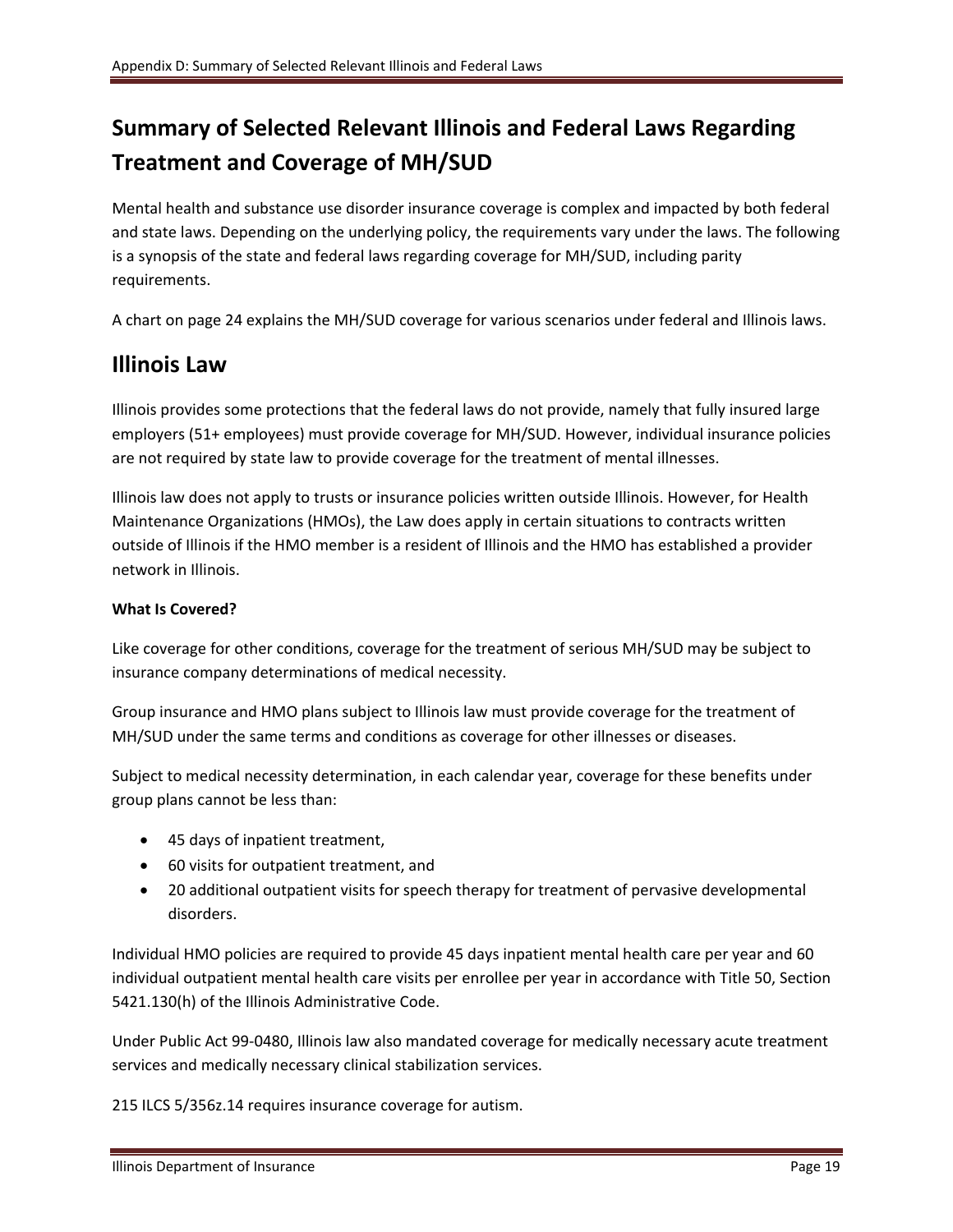### **Parity**

In the Illinois Insurance Code, 215 ILCS 5/370c (Mental and Emotional Disorders) and 215 ILCS 5/370c.1 (Mental Health and Addiction Parity) deal with parity. Public Act 99‐480 applied the mandates of Sections 370c and 370c.1 of the Insurance Code to the State Employees Group Insurance Act and to Medicaid and Children's Health Insurance Program (CHIP) recipients. Public Act 99‐480 also applied the mandate of Section 370c to the Counties Code and the Municipal Code.

Insurance or HMO coverage for serious mental illness in Illinois requires parity with respect to financial requirements such as dollar limits, deductibles, and coinsurance requirements.

Small Group. 215 ILCS 5/370c(a) requires insurance companies and HMOs that provide group coverage for hospital or medical benefits to offer coverage for the treatment of mental illnesses, other than serious mental illnesses, to the group policyholder, regardless of the group size. The group policyholder (i.e., the employer) may accept or decline the offer. Once accepted, the policy must adhere to the parity laws.

Large Group. 215 ILCS 5/370c(b) requires insurance companies and HMOs that provide coverage for hospital or medical benefits to employer groups of 51 or more employees must also provide coverage for MH/SUD.

Individuals. For individual HMO policies and for any individual insurance policies that do provide coverage for the treatment of mental illnesses or substance use disorders, 215 ILCS 5/370c.1 requires that the financial requirements and treatment limitations applicable to such benefits are no more restrictive than the predominant financial requirements and treatment limitations applicable to other hospital and medical benefits.

Illinois law incorporated the MHPAEA requirements in 2011. Illinois statutes were amended effective September 9, 2015, such that the following requirements apply to **both individual and group** plans:

- Prohibits imposition of aggregate lifetime limits (refers to the dollar limitation on the total amount that will be paid as benefits under the plan on a lifetime basis) or annual limits on mental, emotional, nervous, or substance use disorders if there is no aggregate lifetime limit or annual limit on benefits for other hospital and medical benefits.
	- o If the policy includes different aggregate lifetime limits or annual limits on different categories of hospital and medical benefits, the Director of Insurance shall establish rules with respect to mental, emotional, nervous, or substance use disorders by substituting for the applicable lifetime limit or annual limit an average aggregate lifetime limit that is computed taking into account the weighted average of the aggregate lifetime limits applicable to such categories.
	- o If the policy includes an aggregate lifetime limit or annual limit on substantially all hospital and medical benefits, then it must either (1) apply the aggregate lifetime limit or annual limit to mental, emotional, nervous, or substance use disorders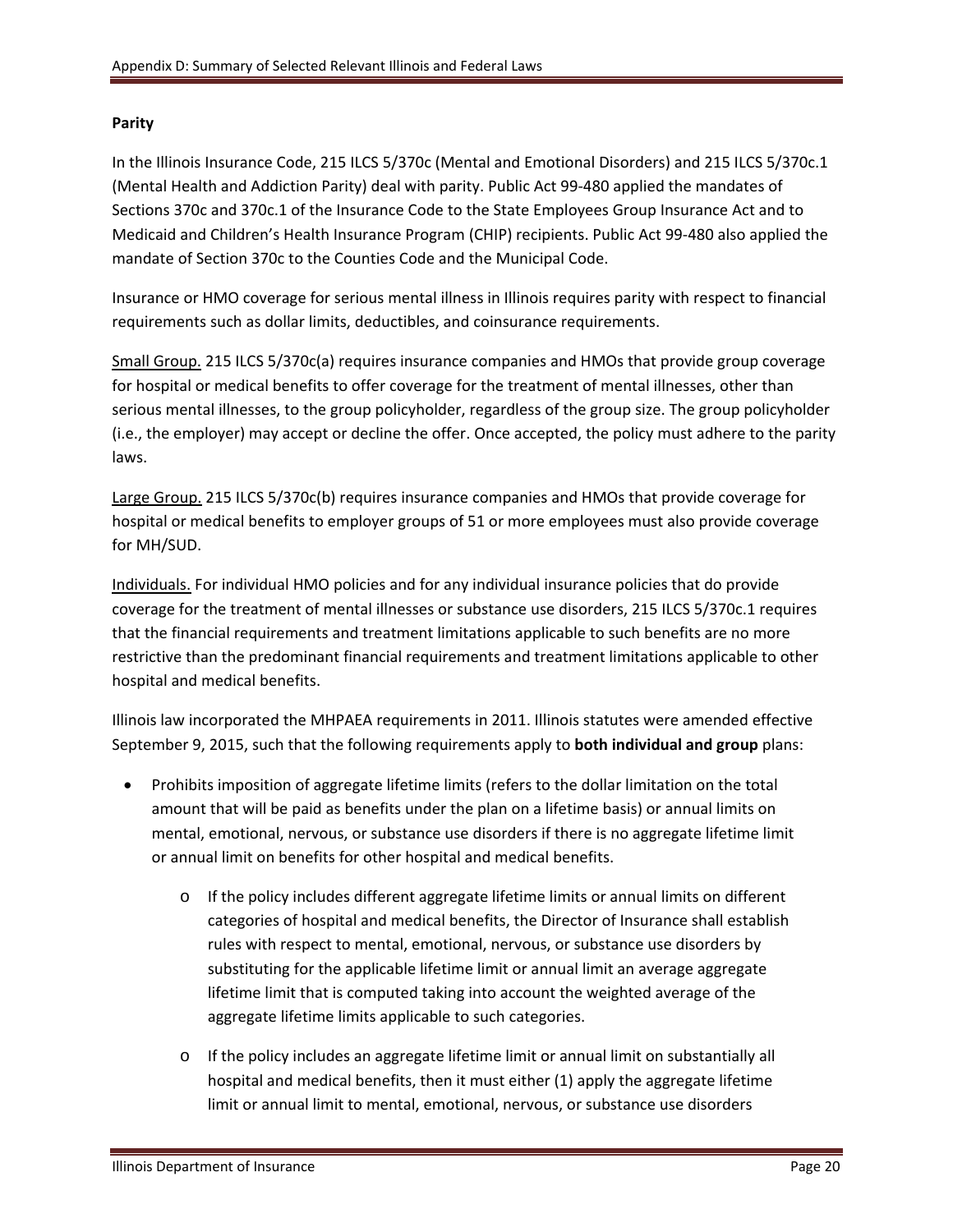without distinguishing between any benefits; or (2) not include any aggregate lifetime limits or annual limits on mental, emotional, nervous, or substance use disorders that is less than the aggregate lifetime limit on hospital and medical benefits.

- The financial requirements (e.g. deductibles, co-pays and co-insurance) and treatment limitations (e.g. number of visits or days of coverage) that apply to mental health/substance abuse disorder benefits must be no more restrictive than the financial requirements or treatment limitations that apply to other hospital or medical benefits. For example, a policy that does not contain a limit on the number of outpatient visits for hospital and medical benefits cannot limit the number of outpatient visits for mental health or substance use disorder benefits.
- A plan may not impose non‐quantitative treatment limitations for mental health/substance abuse disorders that are more stringent than those applied to medical/surgical benefits except to the extent that recognized clinically appropriate standards of care may permit a difference.
- Examples of non-quantitative treatment limitations include medical management standards such as pre-authorization and utilization review, prescription drug formulary design, standards for a provider to participate in network, usual and customary fees, and step therapy (using less costly therapies first) and conditioning benefits on completion of treatment.
- Mental health/substance abuse disorder benefits may not be subject to any separate cost sharing requirements or treatment limitations that only apply to such benefits. For example, there cannot be a separate deductible for mental health/substance abuse disorder benefits in addition to a deductible for all other hospital and medical benefits covered under a policy.

### **Federal Law**

The Mental Health Parity Act 1996 (MHP) prohibited the imposition of annual or lifetime dollar limits on mental health benefits that were less favorable than any such limits imposed on medical/surgical benefits. This law applied only to large group health plans and was applicable only if mental health benefits were offered within the plan.

MHPAEA extended the parity provisions of the MHP by adding substance use disorders and by prohibiting group health plans and health insurance issuers that provided MH/SUD benefits from imposing less favorable benefit limitations than on medical/surgical benefits, such as financial requirements, treatment limitations, separate cost sharing or treatment limitations, out‐of‐network benefits, and medically necessary determinations. The law generally applied for plan years beginning after October 3, 2009.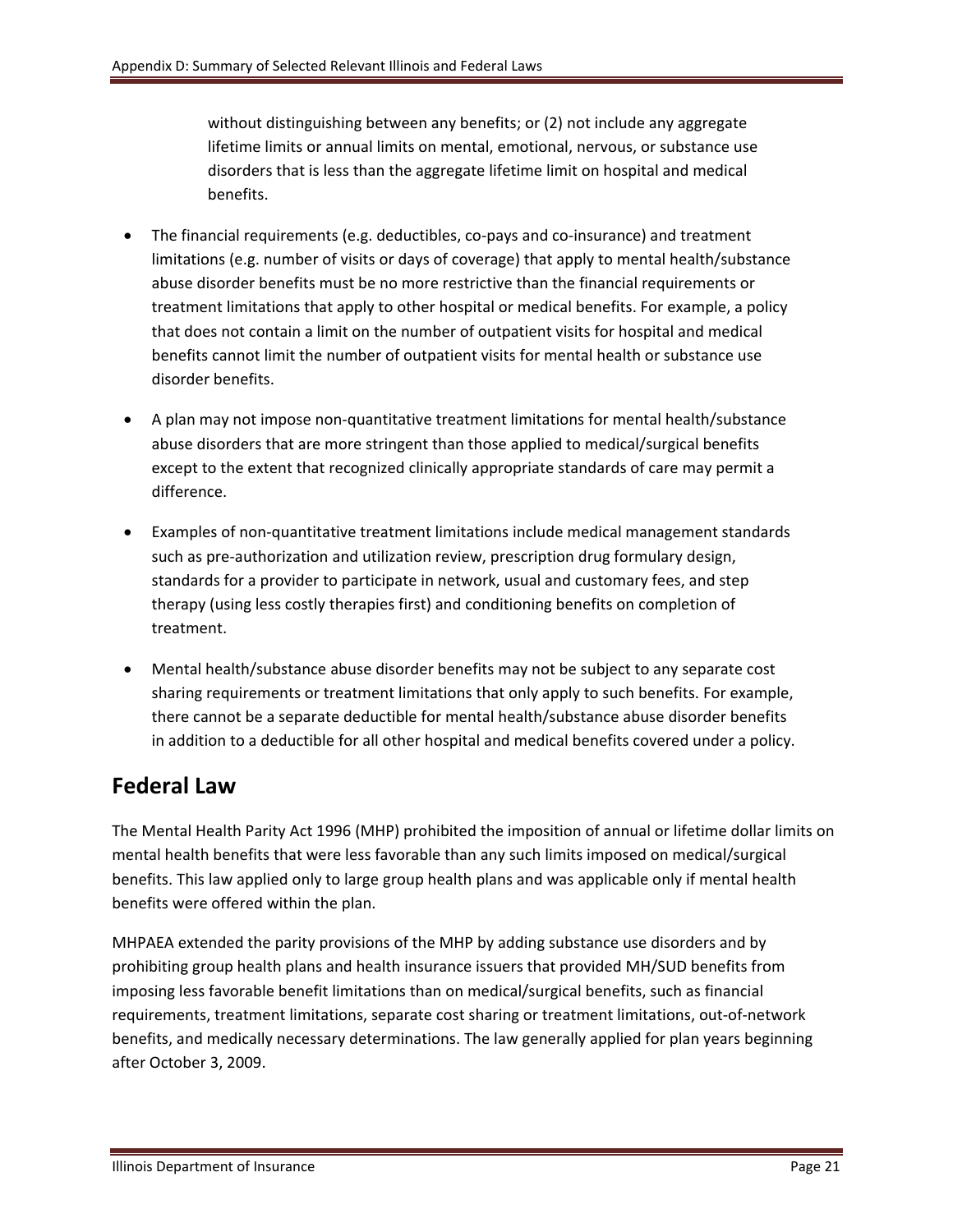MHPAEA applied to group health plans offering medical/surgical and MH/SUD benefits and to health insurance issuers offering coverage for MH/SUD benefits in connection with a group health plan. MHPAEA also applied to self‐insured employer plans, in addition to fully insured plans.

Exempt entities included small employers (i.e., 2–50 employees or 100 or fewer employees for non‐ Federal governmental plans). There was an opt-out for large self-funded non-Federal governmental plans and there was an increased cost exemption.

NOTE: MHPAEA does not mandate that a group health plan provide mental health or substance use benefits, unlike the Illinois law, which does require provision of benefit for fully insured employer groups of 51 or more employees.

The MHPAEA Interim Final Regulation, effective April 5, 2010, and applicable to plan years beginning on or after July 1, 2010, addressed pressing issues to allow compliance in the near term. The interim rules specified six classifications of benefits as follows:

- 1. Inpatient, in‐network;
- 2. Inpatient, out‐of‐network;
- 3. Outpatient, in‐network;
- 4. Outpatient, out‐of‐network;
- 5. Emergency care; and
- 6. Prescription drugs.

The interim rules provided that the parity requirement for financial requirements and treatment limitations were to be generally applied on a classification‐by‐classification basis.

The MHPAEA Final Regulation effective January 13, 2014, and applicable to plan years or policy years beginning on or after July 1, 2014, provided clarification of the parity requirements including prohibiting plans and issuers from imposing a financial requirement or quantitative treatment limitation on MH/SUD benefits that is more restrictive than the "predominant" financial requirement or quantitative treatment limit that applies to "substantially all" medical/surgical benefits in the same classification. "Substantially all" is defined as meaning two‐thirds and "predominant" is defined as meaning more than one‐half of medical/surgical benefits in the same classification.

The final rule stated that the six classifications of benefits contained in the interim rule were never intended to exclude intermediate levels of care, such as partial hospitalization, residential care, and intensive outpatient care. Plans must assign intermediate services in the behavioral health area to the same classification they assign intermediate levels of service for medical/surgical conditions.

The rules provided further clarification regarding cumulative financial requirements and cumulative quantitative treatment limits for MH/SUD. Financial requirements such as deductibles and out‐of‐pocket maximums and treatment limits, such as number of visits allowed per year or lifetime, for MH/SUD may not accumulate separately from those financial and quantitative limits for medical/surgical in the same classification.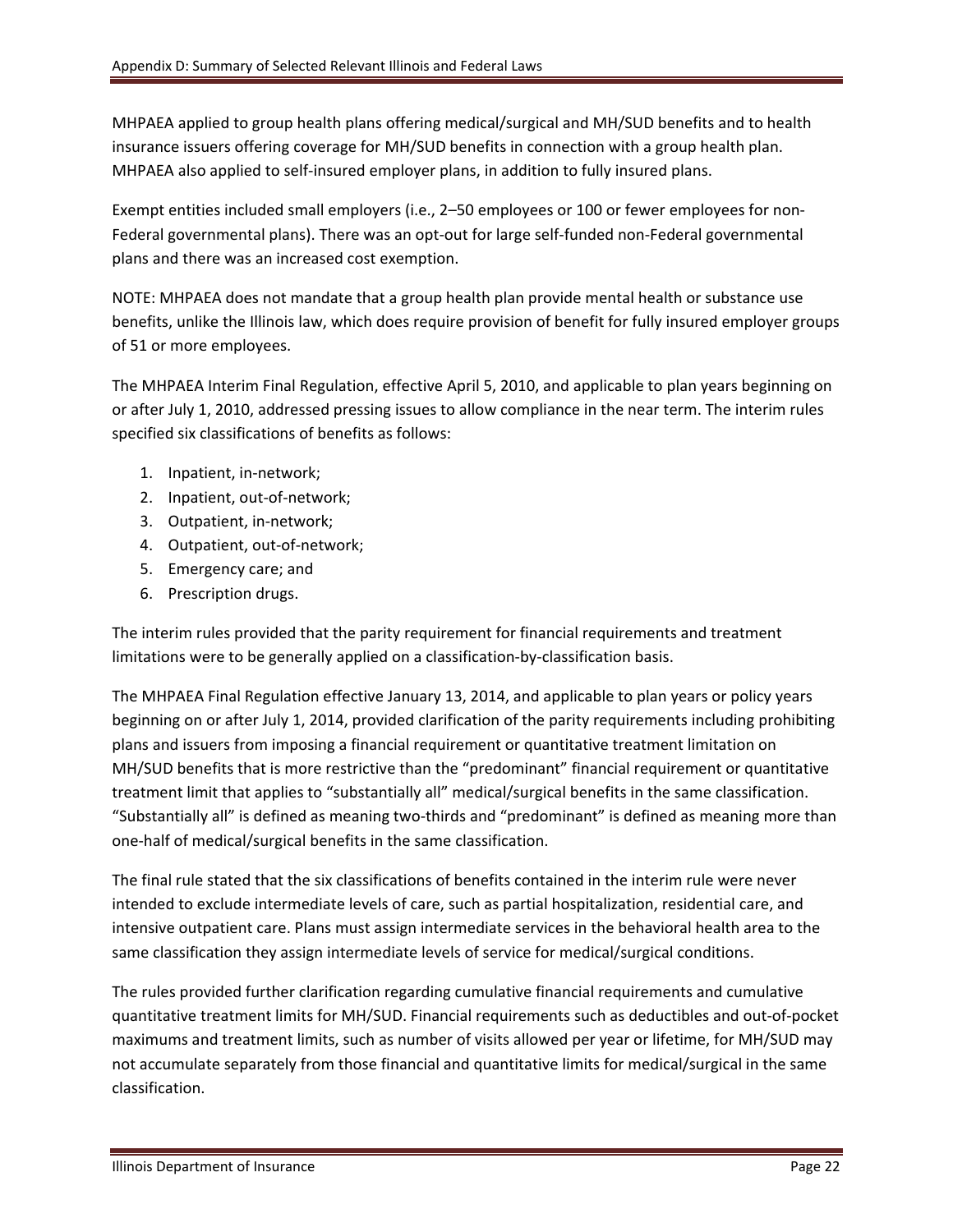The requirements for NQTLs are different than those for financial and quantitative limits. Plans and issuers may not apply NQTLs on MH/SUD benefits more stringently than on medical/surgical benefits. NQTLs are defined as limits on the scope or duration of treatment that are not expressed numerically (such as medical management techniques like prior authorization, network adequacy, facility‐type limits, provider reimbursement rates, tiered networks and scope or duration of benefits for services). For example, a plan or issuer may not require pre‐authorization for mental health outpatient services if it does not require a pre‐authorization for outpatient medical/surgical services.

The final rule confirmed that self-funded, non-federal state and local government plans may continue to opt out of compliance with MHPAEA.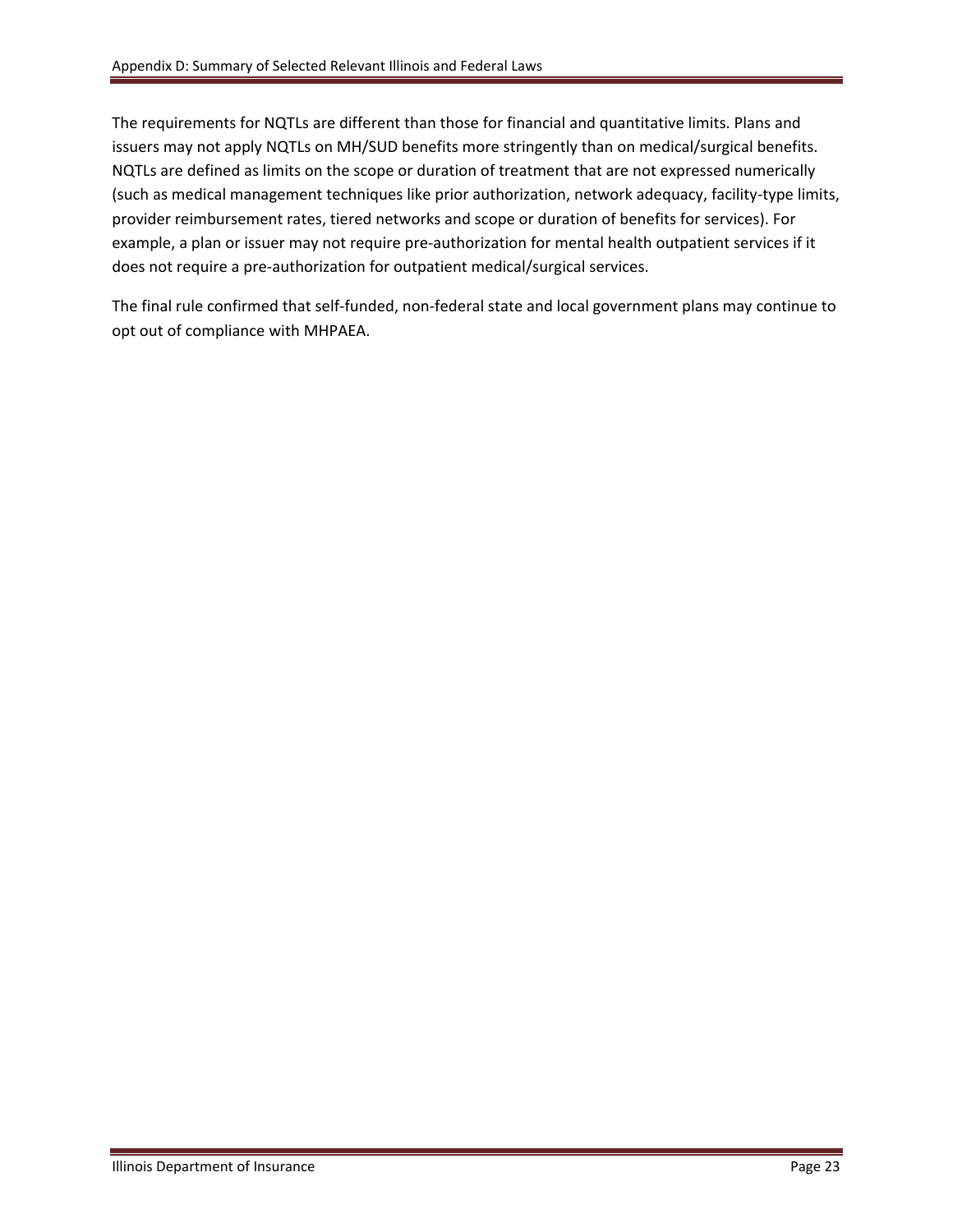### **Mental Health and Substance Use Disorders Applicability to Coverage**

The chart below explains the MH/SUD coverage that is applicable to different plans, depending on the type of plan involved and the date it was issued.

| <b>Plan Type</b>                                                                                                  | MH/SUD required by federal Lav                                                                                                                                                               | MH/SUD required by state law?                                                                                                                                                                                                                         | <b>Federal Parity MHPAEA</b>                                                                                                                 | <b>Illinois Parity</b>                                                             | Result                                                                                                                |
|-------------------------------------------------------------------------------------------------------------------|----------------------------------------------------------------------------------------------------------------------------------------------------------------------------------------------|-------------------------------------------------------------------------------------------------------------------------------------------------------------------------------------------------------------------------------------------------------|----------------------------------------------------------------------------------------------------------------------------------------------|------------------------------------------------------------------------------------|-----------------------------------------------------------------------------------------------------------------------|
| Grandfathered individual plans<br>(in place prior to March 10, 2010)                                              | No                                                                                                                                                                                           | No for insurance polices; yes for HMO<br>plans 50 III Adm Code 5421.130(h)                                                                                                                                                                            | Yes - Section 1563 of the<br>ACA amended the<br>MHPAEA to require parity<br>to the extent MH/SUD<br>benefits are in the policy               | No but federal<br>law pre-empts                                                    | To the extent the plan offers<br>MH/SUD benefits, MHPAEA<br>applies                                                   |
| Transitional individual plans<br>(Beginning after March 2010 and<br>renewed in 2014, 2015 and 2016)               | <b>No</b>                                                                                                                                                                                    | No for insurance polices; yes for HMO<br>plans 50 Ill Adm Code 5421.130(h)                                                                                                                                                                            | Yes - Section 1563 of the<br>ACA amended the<br>MHPAEA to require parity law pre-empts<br>to the extent MH/SUD<br>benefits are in the policy | No but federal                                                                     | To the extent the plan offers<br>MH/SUD benefits, MHPAEA<br>applies                                                   |
| Non-grandfathered individual plans<br>offering essential health benefits*<br>beginning on or after January 1 2014 | Yes - The ACA requires MH/SUD Yes for HMO 50 Ill Adm Code<br>coverage as an essential health 5421.130(h); No for insurance -<br>and must be covered as<br>provided in the Benchmark<br>plan. | benefit in the individual market however, the federal law pre-empts<br>the state law. Therefore, the<br>Benchmark MH/SUD requirements<br>must be provided for individual HMO                                                                          | Yes - Section 1563 of the<br><b>ACA made MHPAEA</b><br>applicable to the<br>individual market                                                | No but federal<br>law pre-empts                                                    | MH/SUD provisions from the<br>Benchmark plan must be<br>included and MHPAEA applies.                                  |
| Grandfathered small group plans<br>(in place prior to March 10, 2010)                                             | No                                                                                                                                                                                           | Illinois requires a "shall offer" to small<br>groups for coverage other than serious<br>MH/SUD as defined by the law.                                                                                                                                 | No                                                                                                                                           | To the extent the<br>plan offers<br>MH/SUD benefits,<br>Illinois parity<br>applies | To the extent a fully insured<br>small group covers MH/SUD, it<br>must abide by Illinois parity law.                  |
| Transitional small group plans<br>(Beginning after March 2010 and<br>renewed in 2014, 2015 and 2016)              | No                                                                                                                                                                                           | Illinois requires a "shall offer" to small<br>groups for coverage other than serious<br>MH/SUD as defined by the law.                                                                                                                                 | No                                                                                                                                           | To the extent the<br>plan offers<br>Illinois parity<br>applies                     | To the extent a fully insured<br>MH/SUD benefits, small group covers MH/SUD, it<br>must abide by Illinois parity law. |
| Non-grandfathered small group plans<br>beginning on or after Jan 1 2014                                           | coverage as an essential health<br>benefit in the small group<br>market and must be covered as<br>provided in the Benchmark<br>plan.                                                         | Yes - The ACA requires MH/SUD Illinois requires a "shall offer" to small<br>groups; however, the federal law pre-<br>empts the state law. Therefore, the<br>Benchmark plan's MH/SUD<br>requirements must be provided for<br>HMOs and insurance plans. | Yes - the ACA indirectly<br>makes MHPAEA<br>applicable to small group<br>market due to EHB<br>requirement.                                   | Yes                                                                                | MH/SUD provisions from the<br>Benchmark plan must be<br>included and MHPAEA applies.                                  |
| Fully insured Illinois large group plans<br>Grandfathered, non-grandfathered,<br>transitional                     | No                                                                                                                                                                                           | Yes - Illinois Law requires coverage of<br>MH/SUD 215 ILCS 5/370                                                                                                                                                                                      | Yes                                                                                                                                          | Yes                                                                                | MH/SUD as defined by Illinois<br>law must be covered and must<br>abide by MHPAEA                                      |
| Self- insured large group plans<br>Grandfathered, non-grandfathered,<br>transitional                              | No                                                                                                                                                                                           | State law does not apply                                                                                                                                                                                                                              | Yes                                                                                                                                          | State law does not<br>apply                                                        | If a self-insured large group<br>provides benefits for MH/SUD, it<br>must comply with MHPAEA                          |

\*Essential Health Benefits are **not** required for excepted benefit plans, including but not limited to:

• Short‐term limited duration insurance;

• Accident or disability income insurance;

• Liability insurance, including general liability and auto liability and auto medical payment;

• Workers' compensation or similar insurance;

• Credit only insurance;

• Coverage for on‐site medical clinics;

• Long‐term care, nursing home care, home health care and community based care;

• Medicare supplements;

• Specified disease or illness;

• Limited dental and vision;

• Hospital indemnity or other fixed indemnity insurance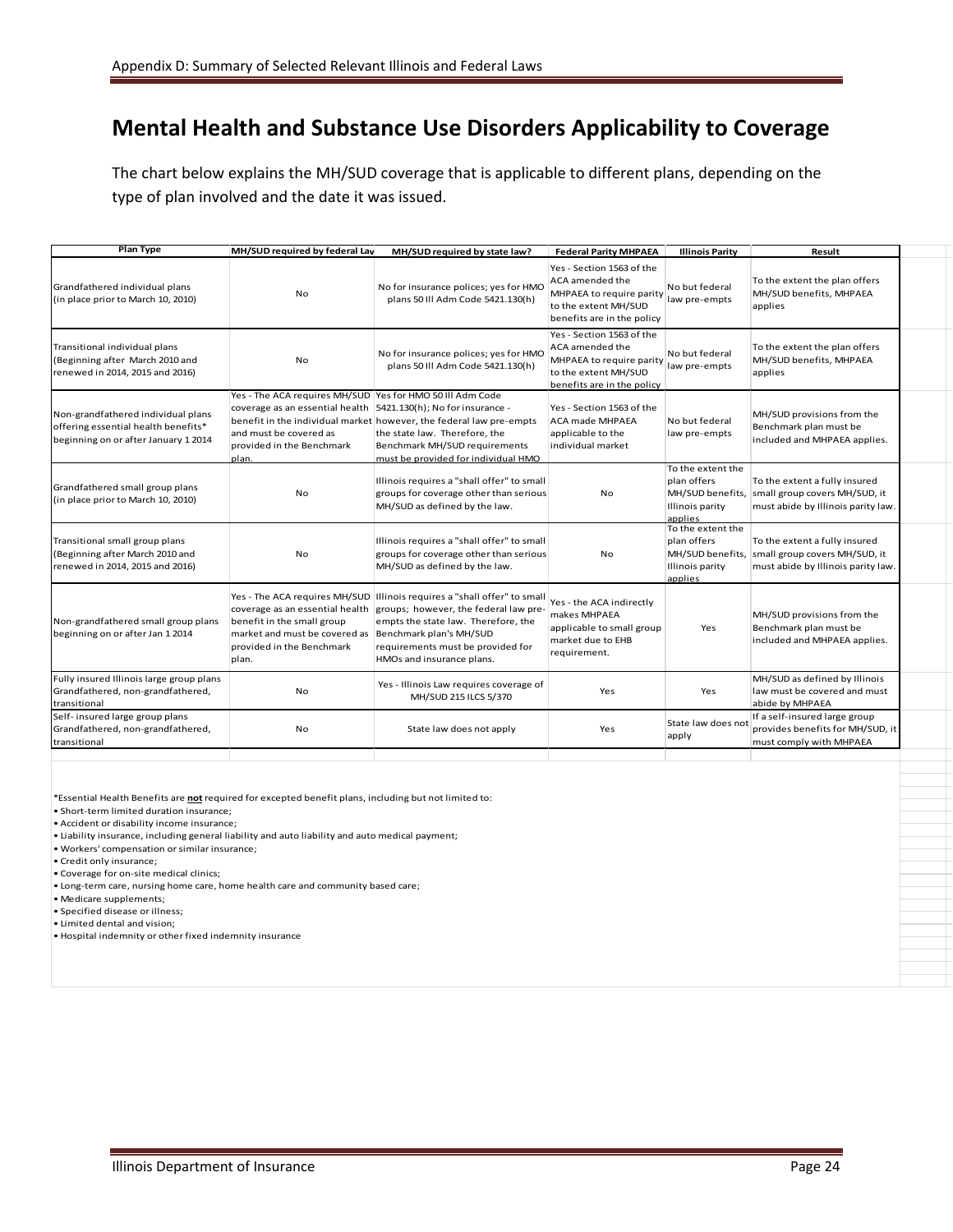# Mental Health Parity and Medicaid

### **Federal**

The Balanced Budget Act of 1997 extended certain aspects of MHPA to Medicaid MCOs and CHIP.

In 2009, legislative amendments to Children's Health Insurance Program Reauthorization Act (CHIPRA) provided that the MH/SUD parity requirements apply to state-only CHIP plans.

In 2010, provisions of the Patient Protection and Affordable Care Act (ACA) also extended certain provisions of MHPAEA to Medicaid managed care plans, Medicaid alternative benefit plans (ABPs) and CHIP.

CMS issued final rules on March 29, 2016, implementing major portions of MHPAEA. The proposed regulation is similar to one released in November 2013 for private insurers. These rules:

- Prohibit the application of any "quantitative treatment limitation" or "financial requirement" to MH/SUD benefits that is more restrictive than the corresponding predominant financial requirement or treatment limitation.
- Apply to Medicaid managed care plans, alternative benefit plans and CHIP plans covering millions of Medicaid recipients. The rule does not apply to recipients receiving their services through fee‐for‐service.

States must ensure that their Medicaid benefit packages comply with MHPAEA final rule requirements by October 1, 2017. Illinois Medicaid managed care plans already require the inclusion of behavioral health coverage.

### **State**

As a result of Public Act 99‐0480, HFS is required to provide coverage for all FDA‐approved forms of medication‐assisted treatment prescribed for alcohol or opioid dependence to Medicaid‐eligible participants. This requirement applies to both fee‐for‐service and managed care participants.

Public Act 99‐0480 also made the parity requirements of Sections 215 ILCS 5/370c and 215 ILCS 5/370c.1 of the Insurance Code applicable to Medicaid.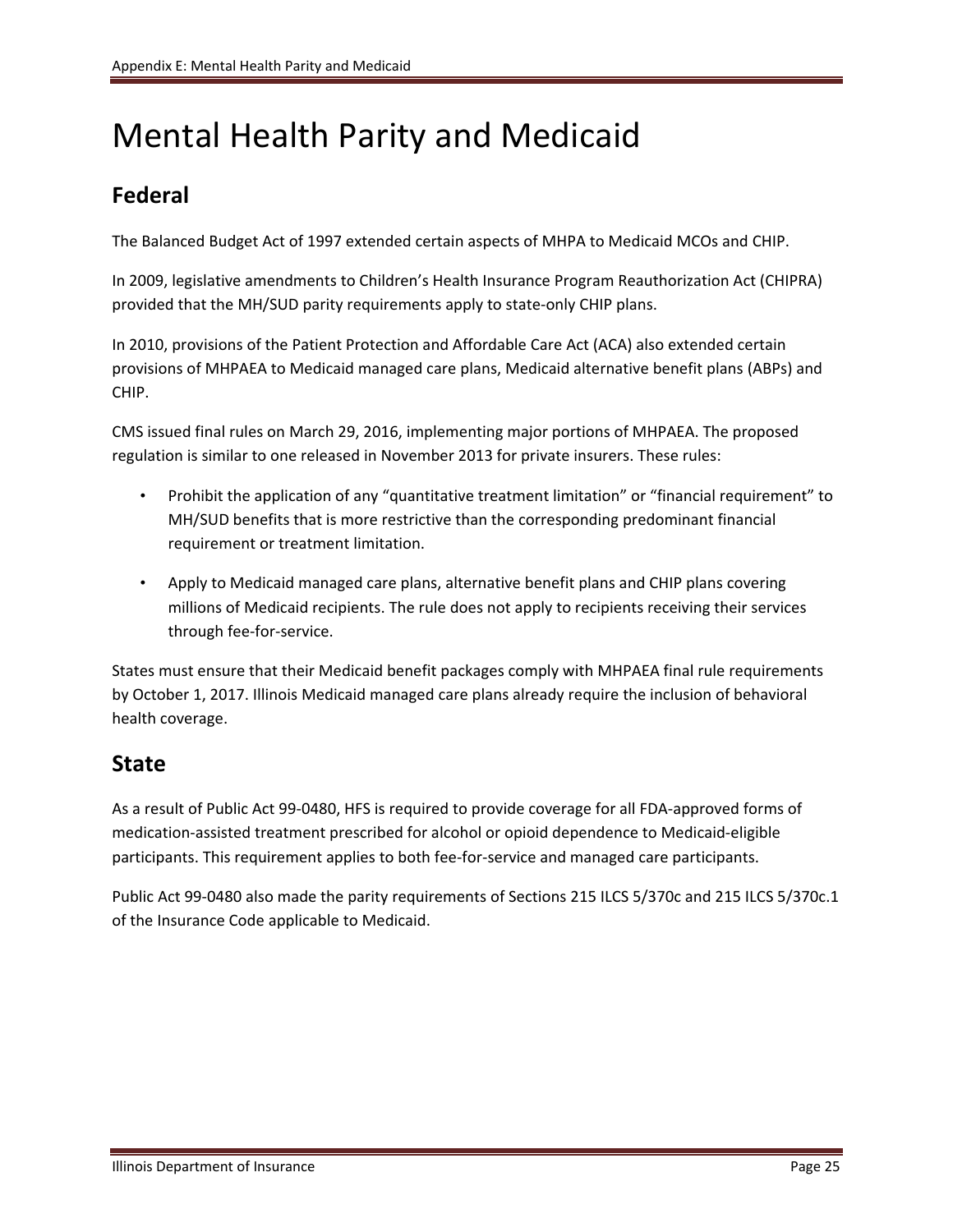## **MH/SUD Benefits and the Affordable Care Act (ACA)**

Given the uncertainty surrounding the future of the federal Patient Protection and Affordable Care Act of 2010 (ACA), below is a summary of selected provisions in that law affecting coverage and treatment of MH/SUD.

### **Preexisting Conditions**

Section 2705 of the ACA prevents insurance companies from denying coverage to consumers on the basis of health status. Therefore pre‐existing conditions such as schizophrenia, depression, bipolar disorder or drug or alcohol dependence cannot be used for underwriting purposes.

### **MH/SUD Coverage**

The ACA created a coverage mandate for MH/SUD services broadly for Qualified Health Plans (QHPs) offered both on and off the Exchange and Medicaid non‐managed care benchmark and benchmark‐ equivalent plans.

It also extended this coverage mandate to plans offered in the small group and individual market (but not self‐insured plans). It does this by defining Essential Health Benefits (EHB), which it requires the various plans to offer. EHB includes 10 categories of benefits as defined under the ACA. Two of those categories are MH/SUD services and rehabilitative and habilitative services.

### **Parity**

The ACA expanded the reach of MHPAEA to three main types of plans: QHPs, as established by the ACA; plans offered through the individual market, including grandfathered and non‐grandfathered plans; and Medicaid non‐managed care benchmark and benchmark‐equivalent plans.

The ACA indirectly makes MHPAEA applicable to the small group market because it requires coverage of MH/SUD services as one of the 10 Essential Health Benefit (EHB) categories.

\*\*\*

As of 2014, most individual and small group health insurance plans and Medicaid ABPs are required to cover MH/SUD services and comply with federal MH/SUD parity requirements. The chart below sets forth the plans impacted by ACA expansion of federal mental health parity requirements and MH/SUD coverage mandates.

| <b>Plan Type</b>              | <b>Expansion of Parity</b><br><b>Requirements</b> | <b>Coverage Mandate</b>            |
|-------------------------------|---------------------------------------------------|------------------------------------|
| Individual Plans*             | ACA Sec. 1563(c)(4)                               | ACA Sec. 1201<br>PHSA Sec. 2707(a) |
| <b>Qualified Health Plans</b> | ACA Sec. 1311(j)                                  | $ACA$ Sec. $1301(a)(1)(B)$         |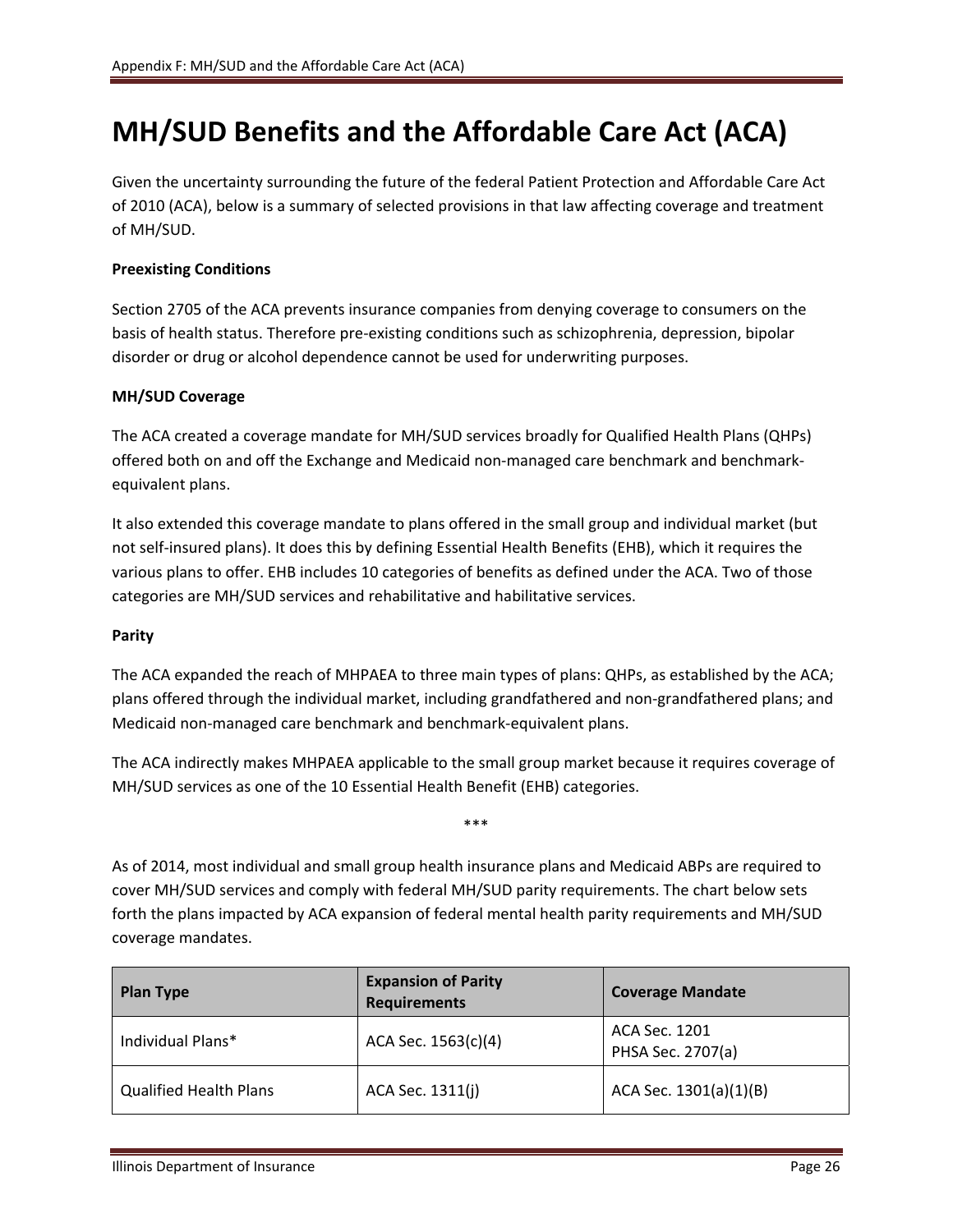| <b>Plan Type</b>                                                                | <b>Expansion of Parity</b><br><b>Requirements</b> | <b>Coverage Mandate</b>            |
|---------------------------------------------------------------------------------|---------------------------------------------------|------------------------------------|
| Small Group**                                                                   | ACA Sec. 1563(c)(4)                               | ACA Sec. 1201<br>PHSA Sec. 2707(a) |
| Medicaid Non-Managed Care<br>Benchmark and Benchmark<br><b>Equivalent Plans</b> | ACA Sec. 2001(c)                                  | ACA Sec. 2001(c)                   |

**Source:** Congressional Research Service analysis (December 28, 2011).

\*Grandfathered individual health insurance coverage is not subject to the EHB requirements however coverage must comply with the Federal parity requirements.

\*\*Grandfathered small group coverage is not required to comply with either the EHB provisions or MHPAEA.

In general, grandfathered coverage is coverage in which an individual was enrolled on March 23, 2010, and that has not made certain changes in coverage since that date.